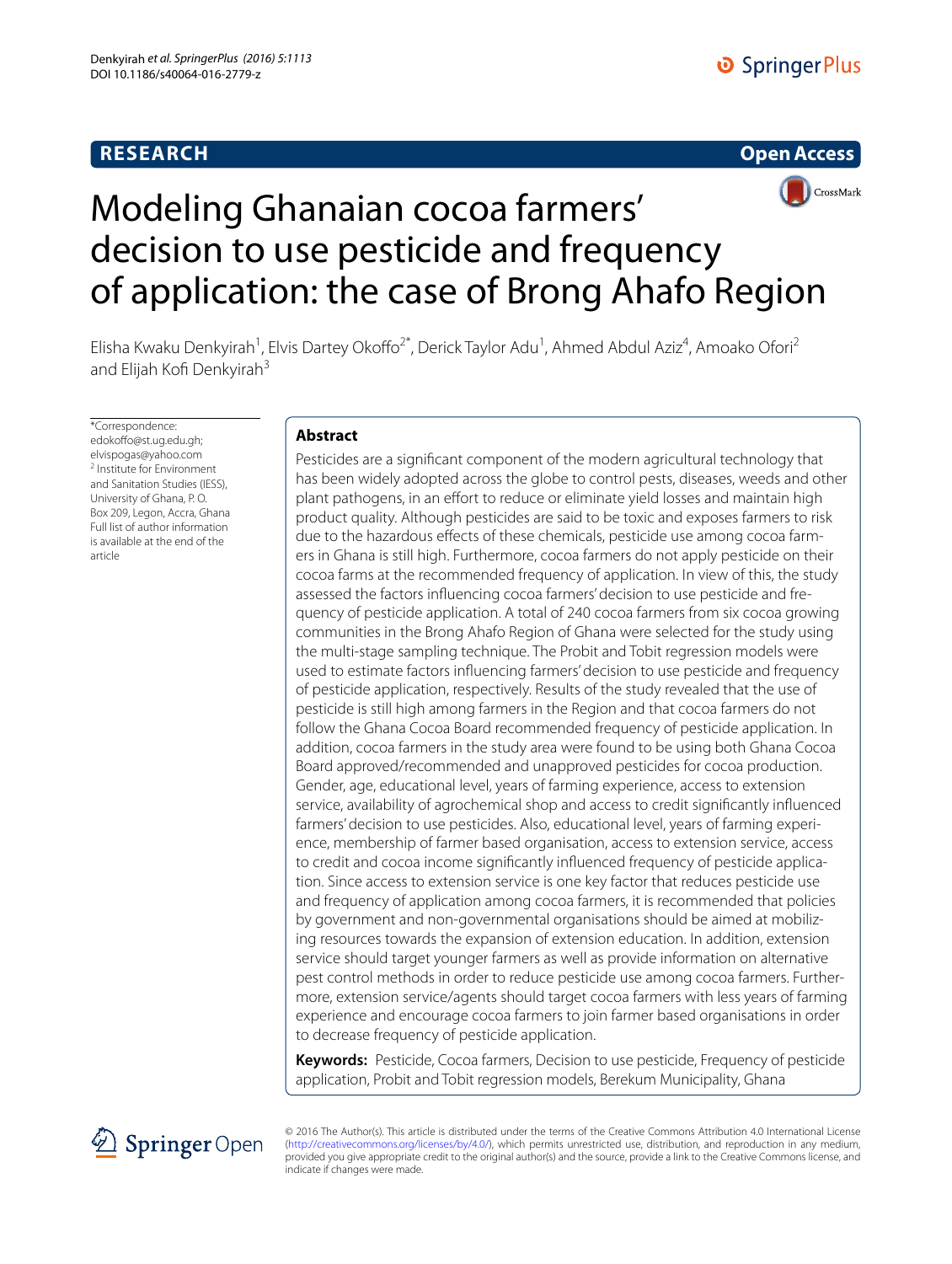## **Background**

Agriculture plays a significant economic role for many countries in West Africa. Indeed, the importance of agriculture to the growth of the Ghanaian economy cannot be overemphasized in relation to the labour force it attracts. Agriculture is the largest sector of the Ghanaian economy and the highest contributor to Ghana's GDP, employing about 60 % of the country's labour force (ISSER [2010](#page-15-0)). The agricultural sector in Ghana is dominated by tree crops such as cocoa, coffee, oil palm and rubber. Among these tree crops, cocoa is of particular interest for Ghana and for the global chocolate industry (Danso-Abbeam et al.  $2014$ ). The cocoa sector represents more than half (70–100 %) of the income for roughly 800,000 smallholder farm families in Ghana, providing food, employment, tax revenue and foreign exchange earnings for the country (Appiah [2004](#page-15-2); Anim-Kwapong and Frimpong [2004;](#page-15-3) Ayenor et al. [2007](#page-15-4); Anang [2011;](#page-15-5) Danso-Abbeam et al. [2014\)](#page-15-1).

Despite the economic importance of cocoa, its production in Ghana is threatened by insect pests and diseases, a situation which has resulted in the decline in cocoa production, with adverse impact on the Ghanaian economy. A significant component of the modern agricultural technology which has been widely adopted by cocoa farmers in Ghana to prevent or control insect pests and diseases in order to reduce or eliminate yield losses in cocoa and to maintain high product quality is pesticide.

However, the use of pesticide in agriculture, and for that matter the cocoa industry in Ghana has raised a lot of concerns about the safety of residues in cocoa beans, soils and water, as well as other potential harm to humans and the environment (e.g. destruction of natural enemies of pest and the development of pest resistance) (Antle and Pingali [1994](#page-15-6); Pimentel [2005](#page-16-0); Adeogun and Agbongiarhuoyi [2009;](#page-14-0) Hou and Wu [2010;](#page-15-7) Adejumo et al. [2014\)](#page-14-1). In most developing countries like Ghana, these consequences have often been severe because farmers do not use approved pesticides, and do not follow recommended frequencies of pesticide application by government agencies for crops. They however misuse, overuse and apply pesticides indiscriminately (Konradsen [2007](#page-16-1); Sam et al. [2008\)](#page-16-2), with disregard to safety measures and regulations on chemical use.

This has expose farmers to risk due to hazardous effects of these chemicals. According to Atu ([1990\)](#page-15-8), pesticides are toxic and can have serious health hazards on human beings. WHO/UNEP [\(1990\)](#page-16-3) reported that the use of pesticides is responsible for 3 million acute poisoning and results in about 20,000 deaths of farm workers annually mostly in developing countries. It is also reported that exposure to pesticides have long term effects on thyroid function, cause low sperm count in males, birth defects, increase testicular cancer, reproductive and immune malfunction/problems, endocrine disruptions, dermatitis, behavioural changes, cancers, immunotoxicity, neurobehavioral and developmental disorders (PAN International [2007](#page-16-4); Mesnage et al. [2010;](#page-16-5) Tanner et al. [2011](#page-16-6); Cocco et al. [2013](#page-15-9); Gill and Garg [2014](#page-15-10)). Furthermore, Ntow et al. ([2006](#page-16-7)), Pan-Germany [\(2012\)](#page-16-8) and Gill and Garg ([2014](#page-15-10)) reported on the short term effects such as headaches, body aches, skin or eye irritation, respiratory problems, weakness, dizziness, impaired vision and nausea as a result of pesticide exposure.

Although studies have revealed that pesticide use poses threats to the environment and farmers themselves, and that farmers can improve yields as well as increase profits following adoption of integrated pest management (IPM), integrated plant nutrition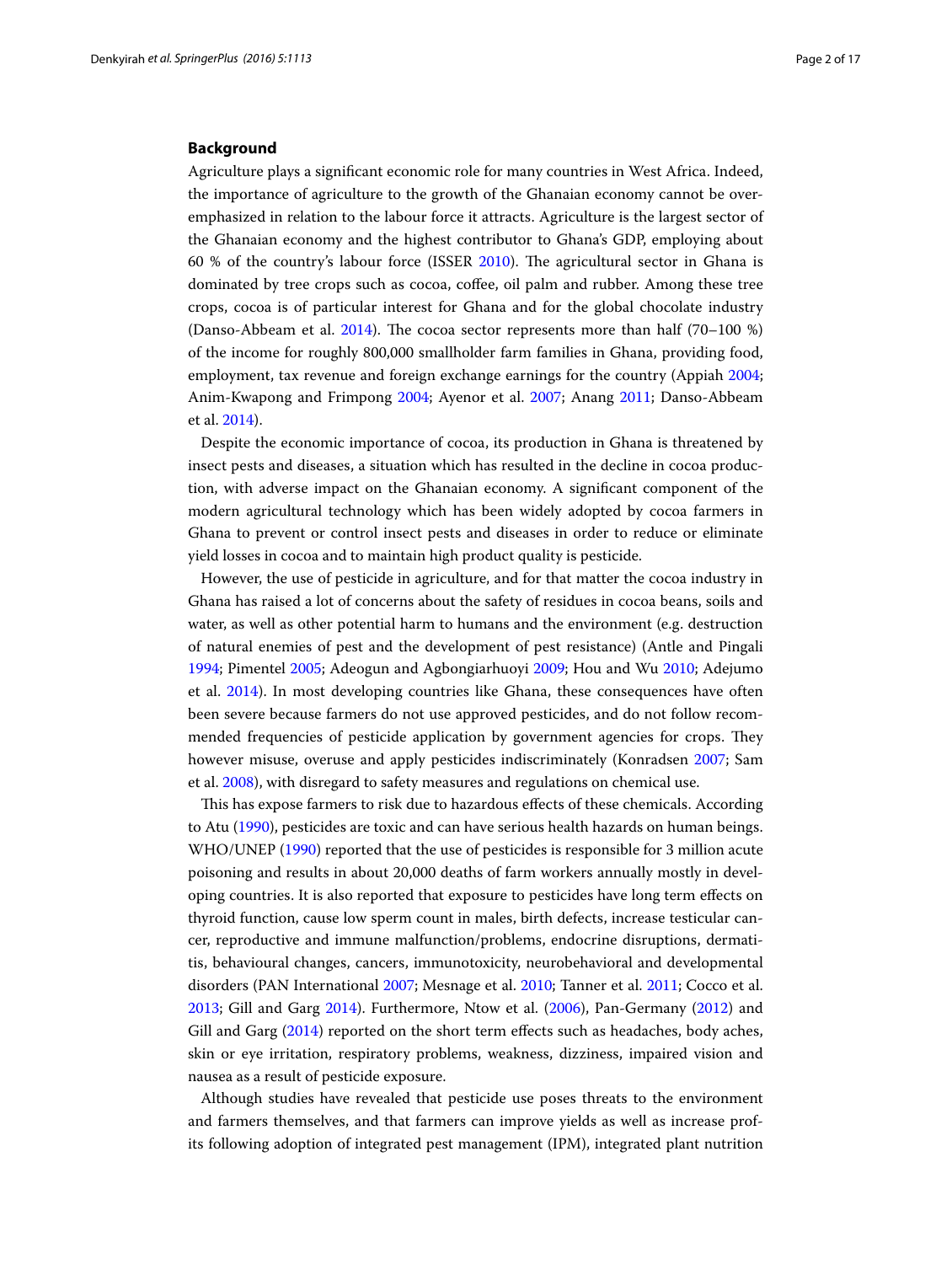systems (IPNS) and other technologies (Pretty [1995](#page-16-9)), pesticide use is still high among farmers in Ghana, particularly, cocoa farmers. The question that arises is "what are the factors that influence the decision of a farmer to use pesticide"? Another major concern aside the use of pesticide is the frequency of pesticide application. The Ghana Cocoa Board (COCOBOD) recommends that for effective and sustainable control of pests and diseases, cocoa farmers need to apply pesticides on their cocoa farms four times per season (Adu-Acheampong et al. [2007\)](#page-14-2). This notwithstanding, farmers do not apply pesticide on their cocoa farms at the recommended frequency. The question that arises is "what are the factors that influence frequency of application"? Knowing the factors that influence pesticide use and frequency of application would enable stakeholders such as Ghana COCOBOD and the Ministry of Food and Agriculture (MoFA), to identify the specific issues (socio-economic characteristics) that influences cocoa farmer's pesticide use and frequency of application in order to put up policies (such as Cocoa Disease and Pest Control (CODAPEC) programme and IPM Farmer Field Schools) that would reduce or increase pesticide use and frequency of application if necessary. In view of this, it is imperative to assess the factors that influence cocoa farmers' decision to use pesticide and frequency of pesticide application.

Although studies have assessed factors influencing farmers' choice of pesticide or use of pesticide (Adejumo et al. [2014;](#page-14-1) Anang and Amikuzuno [2015](#page-15-11)), little information is known in the case of Ghana, particularly, on cocoa farmers. Also, studies which sort to assess frequency of pesticide application (Avicor et al. [2011](#page-15-12); Oesterlund et al. [2014](#page-16-10); Antwi-Agyakwa et al. [2015](#page-15-13)), only described the frequency of pesticide application and did not estimate the factors which influence frequency of pesticide application.

One of the major cocoa producing regions in Ghana is the Brong Ahafo Region. In order to control insect pests and diseases and increase cocoa yield, farmers in the region use pesticides extensively. These chemicals are however used improperly or in dangerous combinations with disregard for approved pesticides and recommended frequency of application by Ghana COCOBOD for cocoa production. In view of this, the question that arises is "why do cocoa farmers use approved pesticides in combination with unapproved pesticides and with disregard for the recommended frequency of application"? Unfortunately, there is little documentation on pesticides management by cocoa farmers in the region. This study therefore seeks to analyse the pesticides used by cocoa farmers, frequency of pesticide application, the factors influencing cocoa farmers' decision to use pesticide and the factors influencing frequency of pesticide application by cocoa farmers in the Berekum Municipality of the Brong Ahafo Region of Ghana.

## **Methods**

#### **The study area**

The study was carried out in the Berekum Municipality. It lies between latitude 7′15° South and 8′00° North and longitude 2′25° East and 2′50° West. Berekum Municipality lies in the North-western corner of the Brong Ahafo Region of Ghana. The Municipality covers total land area of about 863.3q.km. The Municipality lies within the wet semiequatorial climate zone which occurs widely in the tropics and it experiences a maxima pattern of rainfall with a mean annual rainfall ranging between 1275 and 1544 mm in May to June (Berekum Municipal Assembly report [2013](#page-15-14)). Basically the Municipality has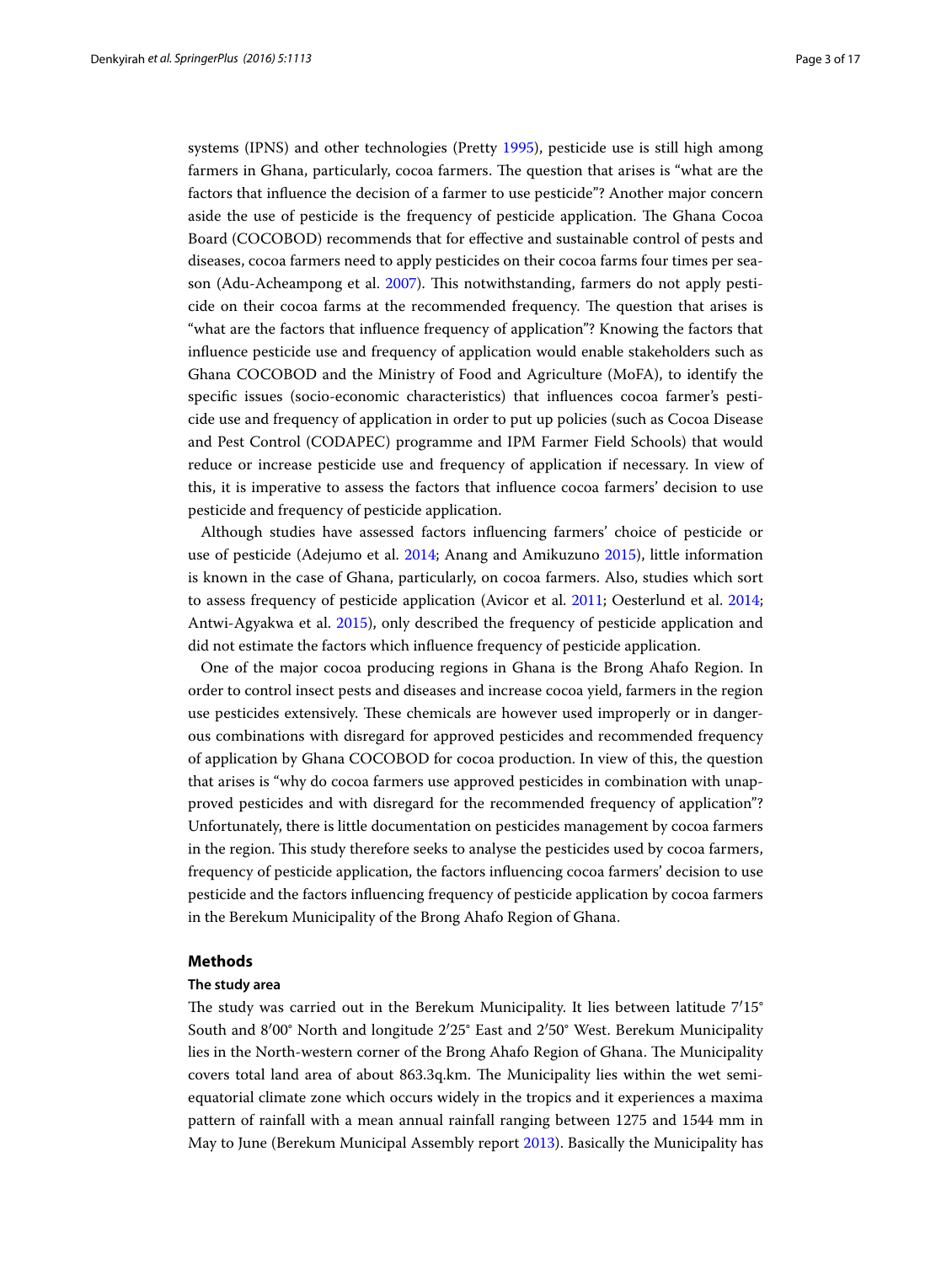the most semi-deciduous forest type of vegetation which covers 80 % of the entire stretch of the land. The population of Berekum Municipality, according to the 2010 Population and Housing Census, is 129,628 representing 5.6 percent of the region's total population. More than half (57.0 %) of households in the municipality are engaged in agriculture. Most households engaged in agriculture in the municipality (97.6 %) are involved in crop farming (Ghana Statistical Service [2014](#page-15-15)). Soils in the municipality fall into the ochrosols group which is generally fertile and therefore support the cultivation of cocoyam, maize, cassava, cocoa and plantain.

## **Sampling technique and sample size**

A total of 240 cocoa farmers were selected for the study using the multi-stage sampling technique. At the first stage, the Brong Ahafo Region of Ghana was purposively selected due to the predominance of cocoa production in the region. At the second stage, the Berekum Municipality was randomly selected out of the several cocoa producing districts in the region. At the third stage, six (6) cocoa growing communities, namely, Koraso, Kutre no. 1 and 2, Senase, Kato, Biadan and Ayimom in the district were randomly sampled. At the fourth stage, a minimum of forty (40) cocoa farmers were selected from each of the six cocoa growing communities. All participants agreed to participate in the research study by signing informed consent forms.

## **Instrumentation for data collection**

A pre-tested semi-structured questionnaire was developed as an instrument for data collection. The structure of questions in the data collection instrument was a combination of close-ended, open-ended and partially close-ended questions. The survey was conducted from March 2015 to July, 2015.

### **Analytical framework**

A farmer is assumed to make choices or adopt a particular technology which maximizes his or her utility. The choice a farmer makes to either use or not to use a particular technology is estimated using the discrete choice models. The two models used to estimate farmers' choice to use a particular technology or not are the logistic regression or logit and probabilistic regression or probit models. The dependent variable of these models takes the form of a dummy variable equal to 1 if a farmer chooses to use a particular technology and 0 if otherwise. The major difference between these two models is the distribution of the error term, ε. For the logit model, the error term is assumed to have the standard logistic distribution while the error term for the probit model is assumed to have the standard normal distribution (Bryan et al. [2009\)](#page-15-16). The probit model was adopted for this study because it has the ability to resolve the problem of heteroscedasticity and also has the ability to constrain the estimated probabilities to lie between 0 and 1 (Asante et al. [2011](#page-15-17)). Again, economists tend to prefer the normality assumption of the probit model, given that several specification problems are more easily analyzed because of the properties of the normal distribution (Wooldridge [2006\)](#page-16-11). If we assume a dependent variable Y having only two possible outcomes as 1 and 0 and which is influenced by independent variables X, the probit model takes the form:

$$
Pr(Y = 1|X) = \varphi(X'\beta)
$$
\n<sup>(1)</sup>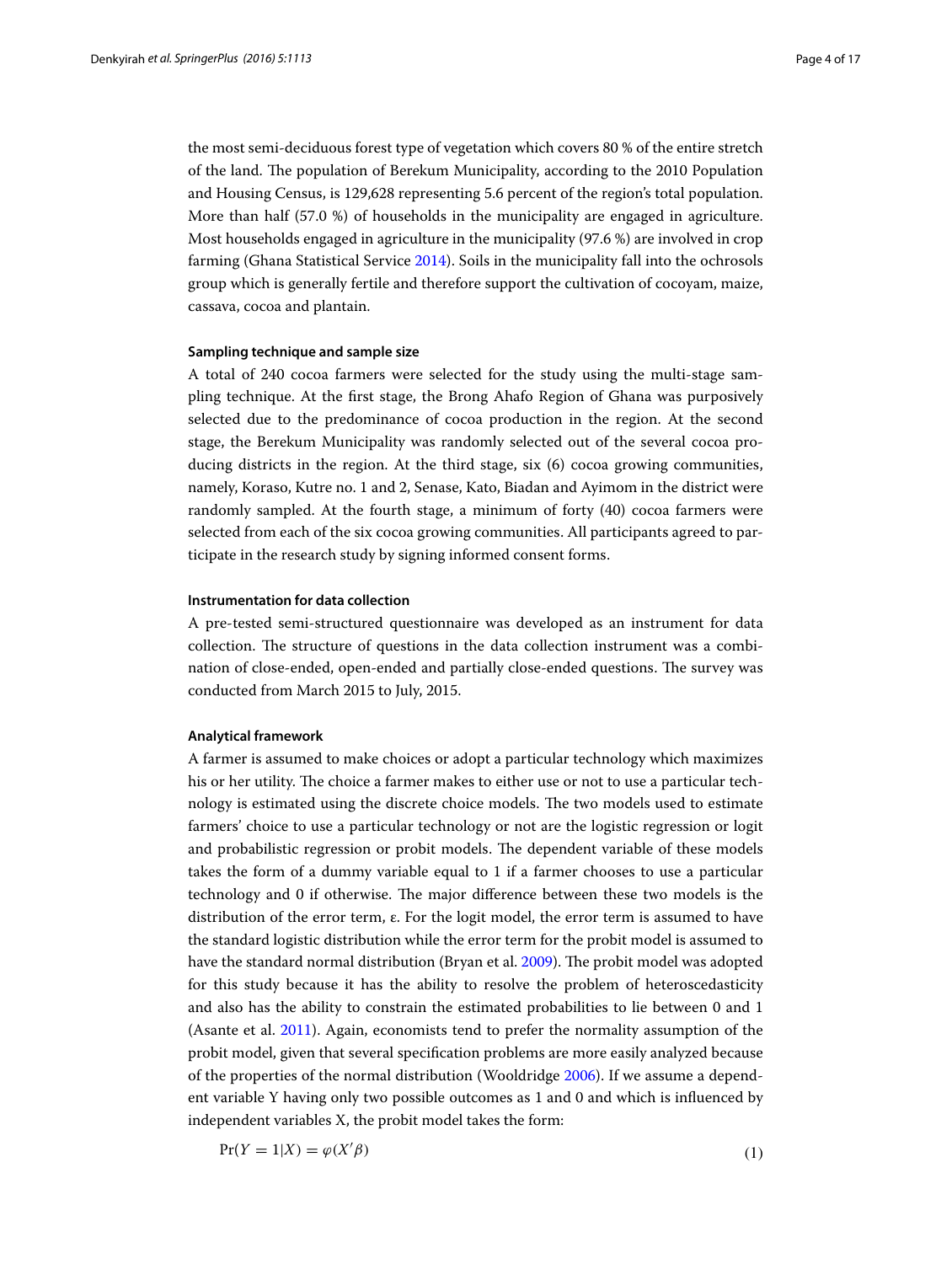where Pr denotes probability and *φ* denotes the cumulative distribution function of the standard normal distribution. The maximum likelihood analysis is used to estimate the parameters (β). The probit model can further be written as:

$$
Y = F(\alpha + \beta x_i) = F(z_i)
$$
\n<sup>(2)</sup>

where Y denotes the discrete choice variable; F denotes the cumulative probability distribution function; *β* denotes the vector of parameters; *x* denotes the vector of explanatory variables; *z* denotes the Z-score of *βx* for the area under the normal curve.

The probit model can be specified as a linear function of the variables that determine the probability:

$$
Y = \beta_0 + \beta_i X_i + \dots + \beta_n X_n \tag{3}
$$

Marginal effect is estimated for *Xi*. The marginal effect of  $X_i$  is ∂ $p/\partial X_i$  and is computed as:

$$
\frac{\partial p}{\partial X_i} = \frac{\partial p}{\partial Y} \frac{\partial Y}{\partial X_i} = f(Y)\beta_i
$$
\n(4)

*f* (Y) is the derivative of the cumulative standardized normal distribution and is just the standardized normal distribution itself:

$$
f(Y) = \frac{1}{\sqrt{2\pi}} e^{-\frac{1}{2}Z^2}
$$
\n(5)

The cumulative standard normal distribution is given as  $F(Y)$  and it gives the probability of the event occurring for any value of Y:

 $P_i = F(Y)$  (6)

Furthermore, the Tobit regression model was used to estimate the frequency of pesticide application. This is because there is a possibility that not all the farmers may use pesticides. Frequency of pesticide application for such group of farmers who do not use pesticide was captured as zero. The Tobit model is a better choice than the ordinary least square estimates because the ordinary least square presents censoring bias. Also, the Tobit model interprets all the zero observations in the data set as corner solution. This model has been used in many studies (Nkamleu [2004;](#page-16-12) Holloway et al. [2004](#page-15-18); Oladede [2005](#page-16-13); Nkamleu et al. [2007](#page-16-14); Nkamleu and Tsafack [2007](#page-16-15)) to estimate farmers' adoption of technology packages.

$$
FPA_i = FPA_i^* \quad \text{if } FPA_i^* > 0
$$

$$
FPA_i^* = 0 \quad \text{if otherwise}
$$

$$
FPA_i^* = x i' \beta + u i \tag{7}
$$

where FPA<sup>∗</sup> <sup>i</sup> is the observed response on the frequency of pesticide application. *x* is the vector of independent variables, *β* is a vector of parameters and *ui* is the error term which is randomly distributed.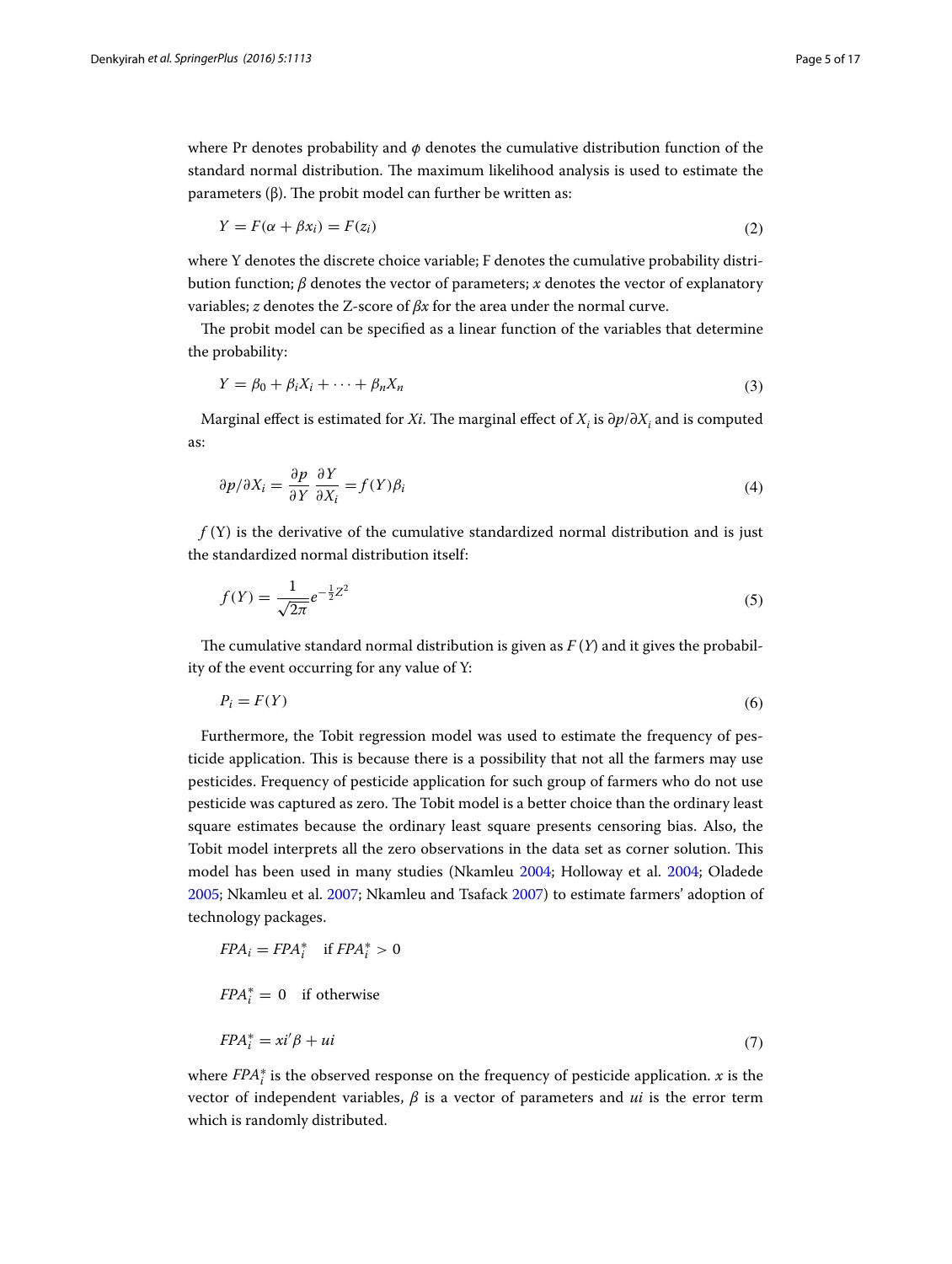## **Empirical model**

The probit model was used for this work to analyse cocoa farmers' decision to use pesticides on their farms. The probit model is specified for this study as:

$$
Y = \beta_0 + \beta_1 X_1 + \beta_2 X_2 + \beta_3 X_3 + \beta_4 X_4 + \beta_5 X_5 + \beta_6 X_6 + \beta_7 X_7 + \beta_8 X_8 + \beta_9 X_9 + \varepsilon
$$
 (8)

Y = dependent variable (1 = pesticide use and 0 = otherwise),  $\beta_0$  = coefficient of constant term,  $\beta_1 - \beta_9 =$  coefficient of the independent variables,  $X_1 - X_9 =$  explanatory variables,  $\varepsilon$  = error term.

The Tobit model was further used to estimate farmers' frequency of pesticide application. The empirical model is specified for this study as:

$$
FPA = \beta_0 + \beta_1 X_1 + \beta_2 X_2 + \beta_3 X_3 + \beta_4 X_4 + \beta_5 X_5 + \beta_6 X_6 + \beta_7 X_7 + \beta_8 X_8 + \beta_9 X_9 + \varepsilon
$$
(9)

FPA = Frequency of pesticide application,  $\beta_0$  = coefficient of constant term,  $\beta_1$ - $\beta_9$  = coefficient of the independent variables,  $X_1 - X_9$  = explanatory variables,  $\varepsilon$  = error term.

The explanatory variables are defined as follows:

 $\mathbf{X}_1$  denotes gender,  $\mathbf{X}_2$  denotes age of farmer,  $\mathbf{X}_3$  denotes educational level,  $\mathbf{X}_4$  denotes years of farming experience,  $X_5$  denotes access to extension,  $X_6$  denotes membership of Farmer Based Organisation (FBO),  $X_7$  denotes availability of agrochemical shop,  $X_8$ denotes access to credit and  $X<sub>9</sub>$  denotes cocoa income.

#### **Explanation of variables**

Table [1](#page-6-0) presents the description, measurements and a-priori expectations of explanatory variables used in the study. In the case of gender, male farmers are expected to use pesticides more often and at a higher application rate than female farmers. Females are said to be more vulnerable to pesticide exposure (Engel et al. [2005](#page-15-19); Goldner et al. [2010](#page-15-20)), which could lead to a decreased use of pesticides among female farmers. With respect to age, younger farmers are more likely to adopt new technologies than older farmers (Alavalapati et al. [1995;](#page-15-21) Adejumo et al. [2014\)](#page-14-1). Therefore, it is expected that older farmers would use pesticide compared to younger farmers. In regards to availability of agrochemical shop, farmers tend to use technologies readily available to them in order to save time in search of technologies which are not readily available (Anang and Amikuzuno [2015\)](#page-15-11). Therefore, availability of agrochemical shop would positively influence farmers to use pesticide and increase frequency of application. It is noted that credit positively influence pesticide use and frequency of application, because farmers are able to purchase more pesticides regardless of the cost (Abu et al. [2011](#page-14-3)). Similarly, increase in cocoa income helps farmers to purchase more pesticides regardless of the cost. Farmers who attain higher level of education are less likely to use pesticides and adopt new technologies since they can critically analyse and make own choices and therefore tend to adopt new technologies (Enete and Igbokwe [2009](#page-15-22); Caleb and Ramatu [2013](#page-15-23)). Farmers who have more years of farming experience adopt technologies which tend to increase productivity (Idrisa et al. [2012](#page-15-24)) and are therefore less likely to use pesticide and decrease frequency of application. Finally, extension agents as well as FBOs introduce new technologies other than pesticides to farmers which influence farmers to less likely adopt pesticides to control pest and disease on their farm (Anang and Amikuzuno [2015](#page-15-11)). On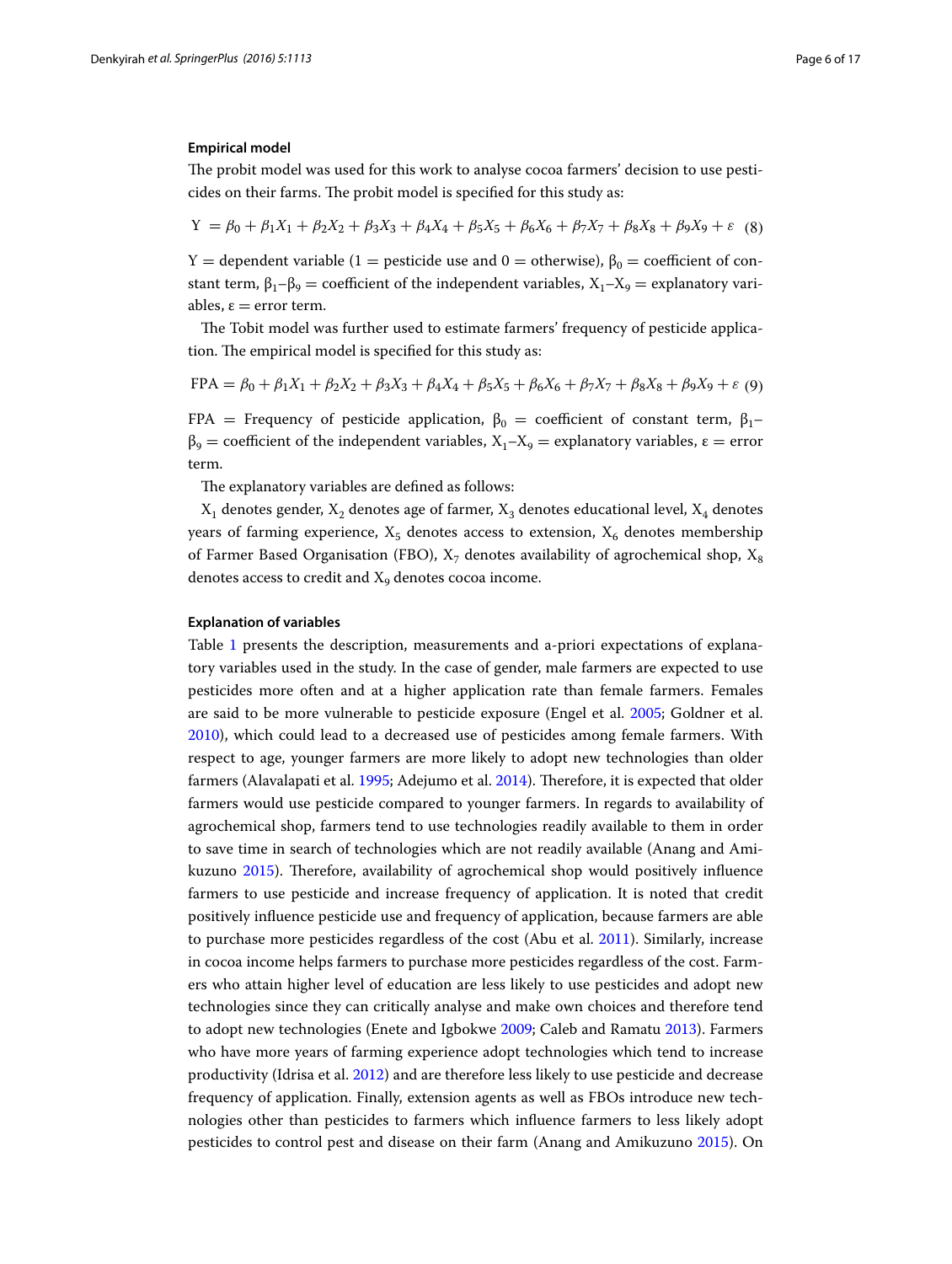| Variable                          | <b>Measurement</b>                                                              | A-priori expectation |
|-----------------------------------|---------------------------------------------------------------------------------|----------------------|
| Gender                            | 1 if male, 0 otherwise                                                          | $^{+}$               |
| Age                               | Years                                                                           | $\hspace{0.1mm} +$   |
| <b>Educational level</b>          | $1 =$ No formal education, $2 =$ Primary, $3 =$ JHS,<br>$4 = SHS, 5 = Tertiary$ |                      |
| Years of farming experience       | Years                                                                           |                      |
| Membership of FBO                 | $1 = yes, 0 = otherwise$                                                        | $+/-$                |
| Access to extension service       | $1 =$ member, $0 =$ otherwise                                                   | $+/-$                |
| Availability of agrochemical shop | $1 =$ available, $0 =$ otherwise                                                | $^{+}$               |
| Access to credit                  | $1 = yes, 0 = otherwise$                                                        | $^{+}$               |
| Cocoa income                      | Ghana cedi                                                                      | $\hspace{0.1mm} +$   |

<span id="page-6-0"></span>

|  | Table 1 Description, measurements and A-priori expectation of variables |  |
|--|-------------------------------------------------------------------------|--|
|--|-------------------------------------------------------------------------|--|

the other hand, they may introduce farmers to new types of pesticides and advice farmers to increase the frequency of pesticide application in other to control pest effectively (Tiamiyu et al. [2009](#page-16-16); Omolehin et al. [2007](#page-16-17)).

## **Results and discussion**

## **Demographic characteristics of cocoa farmers**

Table [2](#page-6-1) presents the results of the demographic characteristics of cocoa farmers in the study area. The domination by male respondents among the farmers could be the result of males having greater access to farm land than females. It could also be due to the fact that cocoa farming is more labour-intensive. Therefore, women are not able to meet the needed effort to cultivate the crop. The minimum age of the cocoa farmers was 20 years, maximum age was 68 years and the mean age was 44 years. This is comparable to that of the national average (Danso-Abbeam et al. [2014](#page-15-1)). The mean age indicates good quality of labour in cocoa production. This would have positive effects on productivity since younger farmers are more energetic and tend to adopt new technologies. The result on education shows that literacy level in the study area is high, although, very few farmers

| Variable                             | <b>Description</b>  | Frequency | Percentage (%) |
|--------------------------------------|---------------------|-----------|----------------|
| Gender                               | Male                | 198       | 82.5           |
|                                      | Female              | 42        | 17.5           |
| Age                                  | $20 - 39$           | 49        | 20.4           |
|                                      | $40 - 59$           | 145       | 60.4           |
|                                      | Above 60            | 46        | 19.2           |
| Marital status                       | Single              | 198       | 17.5           |
|                                      | Married             | 42        | 82.5           |
| <b>Educational level</b>             | No formal education | 36        | 15.0           |
|                                      | Primary/JHS         | 118       | 49.2           |
|                                      | Middle/SHS          | 81        | 33.8           |
|                                      | Tertiary            | 5         | 2.0            |
| Years of farming experience in cocoa | $5 - 10$            | 14        | 5.8            |
|                                      | $11 - 15$           | 39        | 16.3           |
|                                      | $16 - 20$           | 43        | 17.9           |
|                                      | Above 20            | 144       | 60.0           |

<span id="page-6-1"></span>**Table 2 Demographic characteristics of respondents** *Source***: Field work, 2015**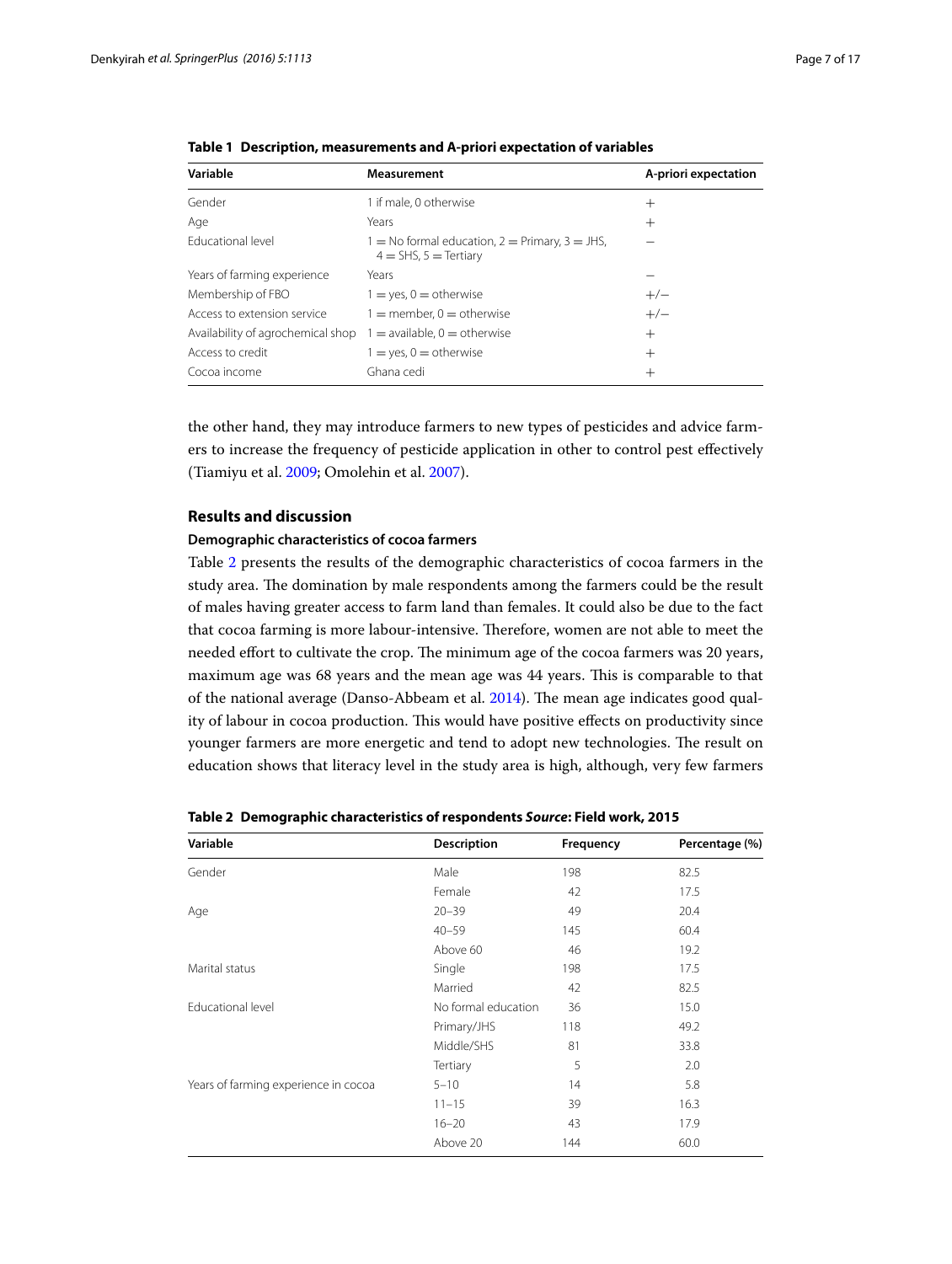had tertiary education. Married farmers dominating cocoa farming means that individuals who engage in cocoa farming are married. This result is consistent with Bammeke ([2003\)](#page-15-25) who states that individuals who undertake agricultural activities are married. The average number of years of farming experience in the study area was 22 years. This means that people engaged in cocoa production are experienced in the study area.

## **Types and sources of pesticides used by cocoa farmers**

Majority (85 %) of the respondents indicated they depend on chemicals to control pests and diseases while 15 % of the farmers used other forms of pest control such as IPM and ICM. The cocoa farmers (85 %) who depended on chemicals to control pests and diseases, used both COCOBOD approved and recommended pesticides and pesticides that are not approved by Ghana COCOBOD. The use of unapproved pesticides by cocoa farmers in the study area was attributed to the fact that the Ghana COCOBOD approved and recommended pesticides for cocoa production are not for sale, hence, are not readily available in the market or input shops. In Ghana, the only way a cocoa farmer can have access to the Ghana COCOBOD approved and recommended pesticides for cocoa production is through the Ghanaian government free "cocoa mass spraying" exercise.

It was however interesting to note that some cocoa farmers who benefited and used the approved and recommended Ghana COCOBOD pesticides indicated that pesticides in the open market (unapproved pesticides) were more effective than the approved ones. Although cocoa farmers claim unapproved pesticides are more effective compared to the approved and recommended Ghana COCOBOD pesticides, research by the Ghana COCOBOD reveals that approved and recommended pesticides are not harmful to pollinator insects of cocoa, for example, midges (Forcipomyia spp.) (COCOBOD [2014](#page-15-26)). Also, unapproved pesticides used in the cocoa industry are not screened at the Cocoa Research Institute of Ghana, to ensure that they comply with EU, Japanese and other markets requirements for food safety, maximum residual level (MRL) limits and sanitary and phyto-sanitary standards before they are used on cocoa, which could lead to the rejection of cocoa beans exported to these markets when traces/residues of these chemicals are found in the beans (Ghana News [2013\)](#page-15-27). There is therefore, the need to educate cocoa farmers on the harmful effects of these unapproved pesticides on cocoa production.

Among the Ghana COCOBOD approved and recommended pesticides, Confidor, Akatemaster, Nordox, Kocide, Actara, Champion, Funguran, Metalm and Ridomil were mostly used by farmers in the study area. Table [3](#page-8-0) presents the list of approved and recommended insecticides and fungicides by Ghana COCOBOD for the management of cocoa insect pests and diseases in Ghana and their main characteristics (i.e. active ingredient, main use and hazardous class) according to the World Health Organization (WHO) classification (WHO [2005\)](#page-16-18).

The pesticides that are not approved by Ghana COCOBOD for cocoa production but were used by the cocoa farmers in the study area includes: Akatesuro, Argine, Buffalo-Super, Lamtox, Sunpyrifos, Sumitox, DDT, Dursban, Pyrethroids-Decis, Kombat, Consider, Okumakete, Lambda-M, Condifor, Thiodan, Super-gro, Sumico-200EC, Confidence, Actala and Controller-super. Table [4](#page-8-1) presents the most commonly used unapproved pesticides by the cocoa farmers and their main characteristics (i.e. active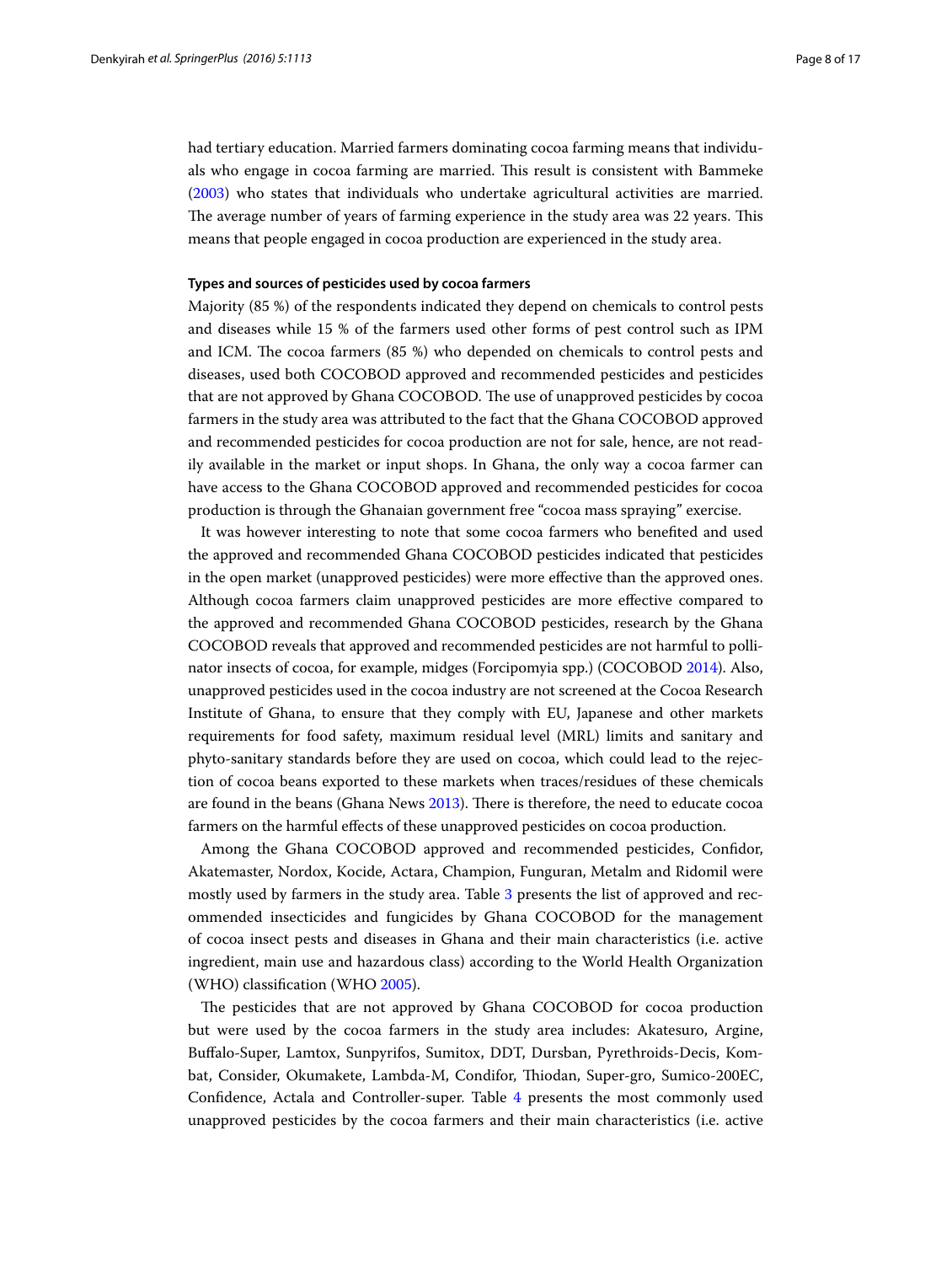| <b>Trade name</b> | <b>Active ingredient</b>       | Main use          | <b>Chemical hazardous class (WHO)</b> |
|-------------------|--------------------------------|-------------------|---------------------------------------|
| Cocostar          | Bifenthrin + Pirimiphos-methyl | Insecticides      | Ш                                     |
| Carbamult         | Promecarb                      | Insecticides      |                                       |
| Akatemaster       | <b>Bifenthrin</b>              | Insecticides      | Ш                                     |
| Confidor          | Imidacloprid                   | Insecticides      | Ш                                     |
| Fungikill         | Cupric hydroxide + Metalaxyl   | Fungicides        | Ш                                     |
| Metalm            | Cuprous oxide + Metalaxyl      | <b>Fungicides</b> | Ш                                     |
| Champion          | Cuprous hydroxide              | Fungicides        |                                       |
| Kocide            | Cupric hydroxide               | <b>Fungicides</b> | Ш                                     |
| Nordox            | Cuprous oxide                  | Fungicides        |                                       |
| Funguran          | Cuprous hydroxide              | Fungicides        |                                       |
| Actara            | Thiamethoxam                   | Insecticides      | Ш                                     |
| Ridomil           | Metalaxyl cuprous oxide        | Fungicides        | Ш                                     |

<span id="page-8-0"></span>**Table 3 Insecticides and fungicides approved by Ghana COCOBOD for use by cocoa farmers in Ghana** *Source***: Extracted from Adjinah and Opoku [\(2010](#page-14-4)) and Afrane and Ntiamoah [\(2011](#page-14-5))**

 $II =$  moderately hazardous;  $III =$  slightly hazardous; (WHO [2005](#page-16-18))

<span id="page-8-1"></span>

| Table 4 Commonly used unapproved pesticides by cocoa farmers in the study area Source: |  |
|----------------------------------------------------------------------------------------|--|
| Field work, 2015                                                                       |  |

| Trade name        | <b>Active ingredient</b>      | Main use            | Chemical hazardous class (WHO) |
|-------------------|-------------------------------|---------------------|--------------------------------|
| Sunpyrifos        | Chlorpyrifos-Ethyl            | Broad spectrum      | Ш                              |
| l amtox           | Lambda-Cyhalothrin            | Insecticide         | Ш                              |
| Okumakete         | Thiamethoxam                  | Insecticide         | $\mathbf{III}$                 |
| Pyrethroids-Decis | Deltamethrin                  | Insecticide         | $\mathsf{II}$                  |
| Fastrack          | Alpha-Cypermethrin            | Insecticide         | $\mathsf{II}$                  |
| Polythrine        | Cypermethrin                  | Insecticide         | $\mathsf{II}$                  |
| Dursban           | Chlorpyrifos                  | Broad spectrum      | $\mathsf{II}$                  |
| Super 10          | Permethrin                    | Broad spectrum      | Ш                              |
| Consider Supa     | Imidacloprid                  | Broad spectrum      | $\mathsf{II}$                  |
| Kombat            | Lambda-Cyhalothrin            | Insecticide         | $\mathsf{II}$                  |
| Aceta-star        | Methyl-thiophanate            | Pesticide/fungicide | $\mathbf{III}$                 |
| Topsin-M          | Methyl-thiophanate            | fungicide           | $\mathbf{III}$                 |
| Condifor          | Imidacloprid                  | Insecticide         | Ш                              |
| Thiodan           | <b>Endosulfan</b>             | Insecticide         | Ш                              |
| Sumitox           | Fenvalerate                   | Insecticide         | Ш                              |
| Lambda-M          | Lambda-Cyhalothrin            | Insecticide         | Ш                              |
| Akatesuro         | Diazinon                      | Insecticide         | Ш                              |
| Argine            | Aldrin                        |                     |                                |
| <b>DDT</b>        | <b>DDT</b>                    | Insecticide         |                                |
| Sumico 200 EC     | Fenvalerate                   | Broad spectrum      | Ш                              |
| Confidence        | Chlopyrifos/Lamda-cyhalothrin | Insecticide         | $\mathsf{II}$                  |
| Buffalo-Super     | Acetamiprid/Chlorfenvinphos   | Broad spectrum      |                                |
| Controller-Super  | Lambda-Cyhalothrin            | Broad spectrum      | $\mathsf{II}$                  |

 $I =$  extremely hazardous;  $II =$  moderately hazardous;  $III =$  slightly hazardous; (WHO [2005](#page-16-18))

ingredient, main used and hazardous class) according to the World Health Organization (WHO) classification (WHO [2005\)](#page-16-18).

Majority (85.8 %) of cocoa farmers who used the unapproved pesticides purchased their pesticides from agro-chemical shops whiles the rest (14.2 %) obtained their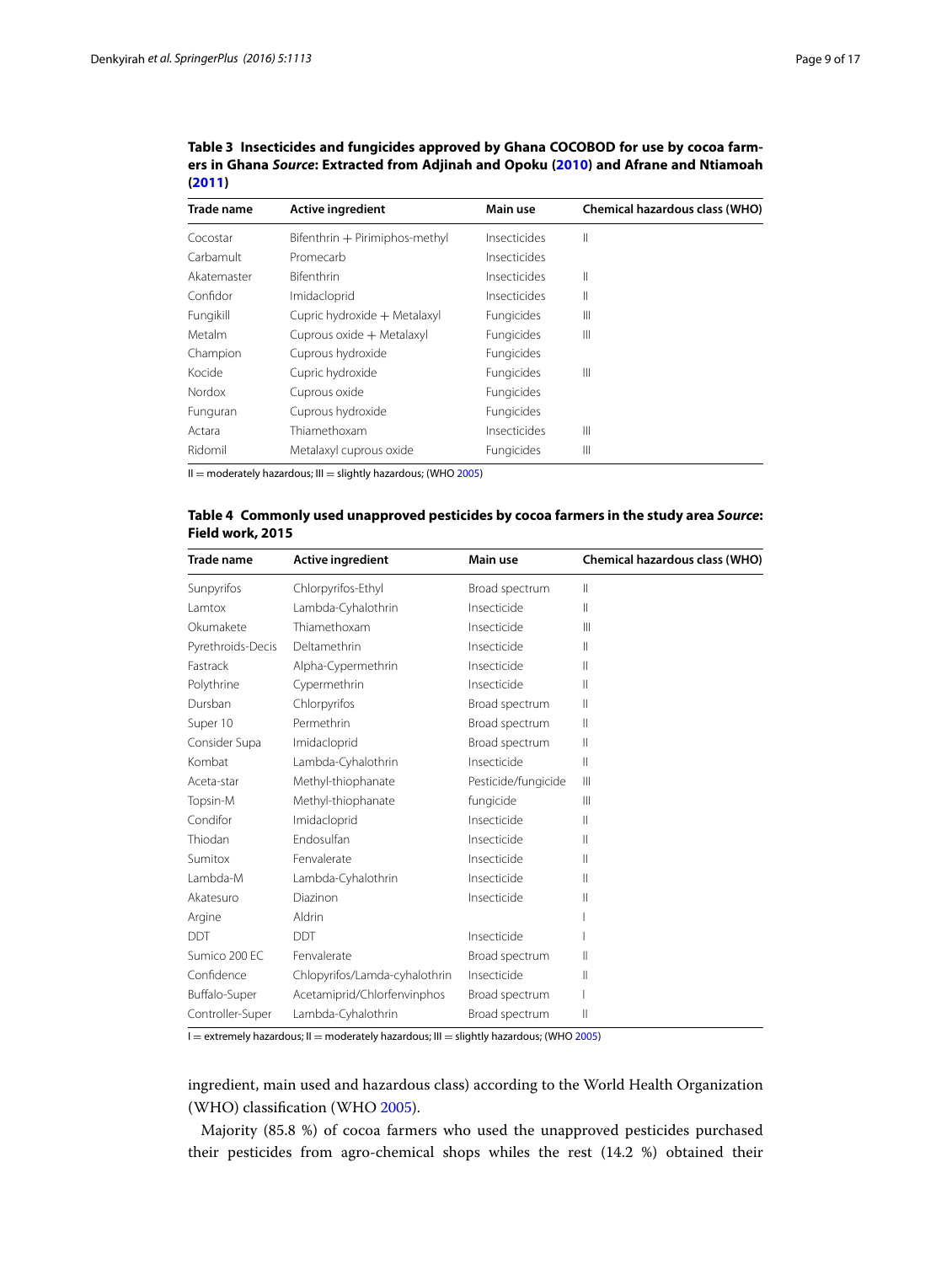pesticides from other cocoa farmers. The farmers' choice of unapproved pesticides was based on its effectiveness in controlling pest and disease (43.1 %), availability in the market (25.5 %), affordability (18.1 %) and recommendations by fellow famers (13.2 %).

#### **Frequency of pesticide application by cocoa farmers using pesticides**

The frequency of pesticide application by cocoa farmers using pesticides ranged from one to nine times per growing season with a mean frequency of application of five times per growing season. This exceeds the Ghana COCOBOD recommended frequency of pesticide application (i.e. four times per season) (Adu-Acheampong et al. [2007;](#page-14-2) Danso-Abbeam et al. [2014\)](#page-15-1). Cocoa farmers in the study area were found to have in-depth knowledge of the Ghana COCOBOD recommended and approved pesticides for use in cocoa production than the recommended frequency of pesticide application. The lack of knowledge of the Ghana COCOBOD recommended frequency of pesticides application per growing season could result in farmers using chemicals improperly. This can increase the issue of chemical residues in soils, harvested cocoa beans, water sources near cocoa farms as well as pesticide resistance and pest resurgence (Antwi-Agyakwa et al. [2015\)](#page-15-13).

Out of the 204 (85 %) cocoa farmers who used pesticides, 95 of them (46.6 %) indicated they apply pesticides more than four times in the year under review whilst 24.5 % applied four times, 14.7 % applied three times, 9.3 % applied two times and 4.9 % applied once. Cocoa farmers applied pesticides based on different reasons. It was interesting to note that majority (52.5 %) of cocoa farmers indicated that the presence of insect pest and disease on cocoa informed them on when to apply pesticides whiles 17.6 % did routine (calendar) application of pesticides to control insect pests and diseases on their cocoa. Furthermore, 14.7 % of cocoa farmers depended on agrochemical dealers, 9.8 % consulted extension officers and 5.4 % depended on fellow farmers to apply pesticides. This confirms the report by Padi et al. [\(2000](#page-16-19)) which states that few cocoa farmers used the recommended pesticides at the recommended dosage, time and frequency. Cocoa farmers did not follow the recommended frequency of pesticide application as a result of increased pest and insect infestation. Ntow et al. [\(2006\)](#page-16-7) note that during the wet season, farmers increased frequency of pesticide application, because pests and diseases proliferate during this period and increased wash-off by rainfall necessitated further application of pesticides.

## **Probit result on the factors influencing pesticide use among cocoa farmers**

Table [5](#page-10-0) presents the probit result on the factors influencing cocoa farmers' decision to use pesticide. The result reveals that seven variables out of nine variables estimated were significant. The significant variables were gender, age, educational level, years of farming experience, access to extension service, availability of agrochemical shop and access to credit. The result showed that the Wald Chi square value of 76.15 was significant at 1 % with log pseudolikelihood value of −61.132.

Gender was found to be positive and statistically significant at 5 %. This conformed to the a-priori expectation. This indicates that male farmers are more likely to use pesticide. This could be due to the fact that female farmers have higher health risk when they come in contact with pesticides and other chemicals (Engel et al. [2005;](#page-15-19) Goldner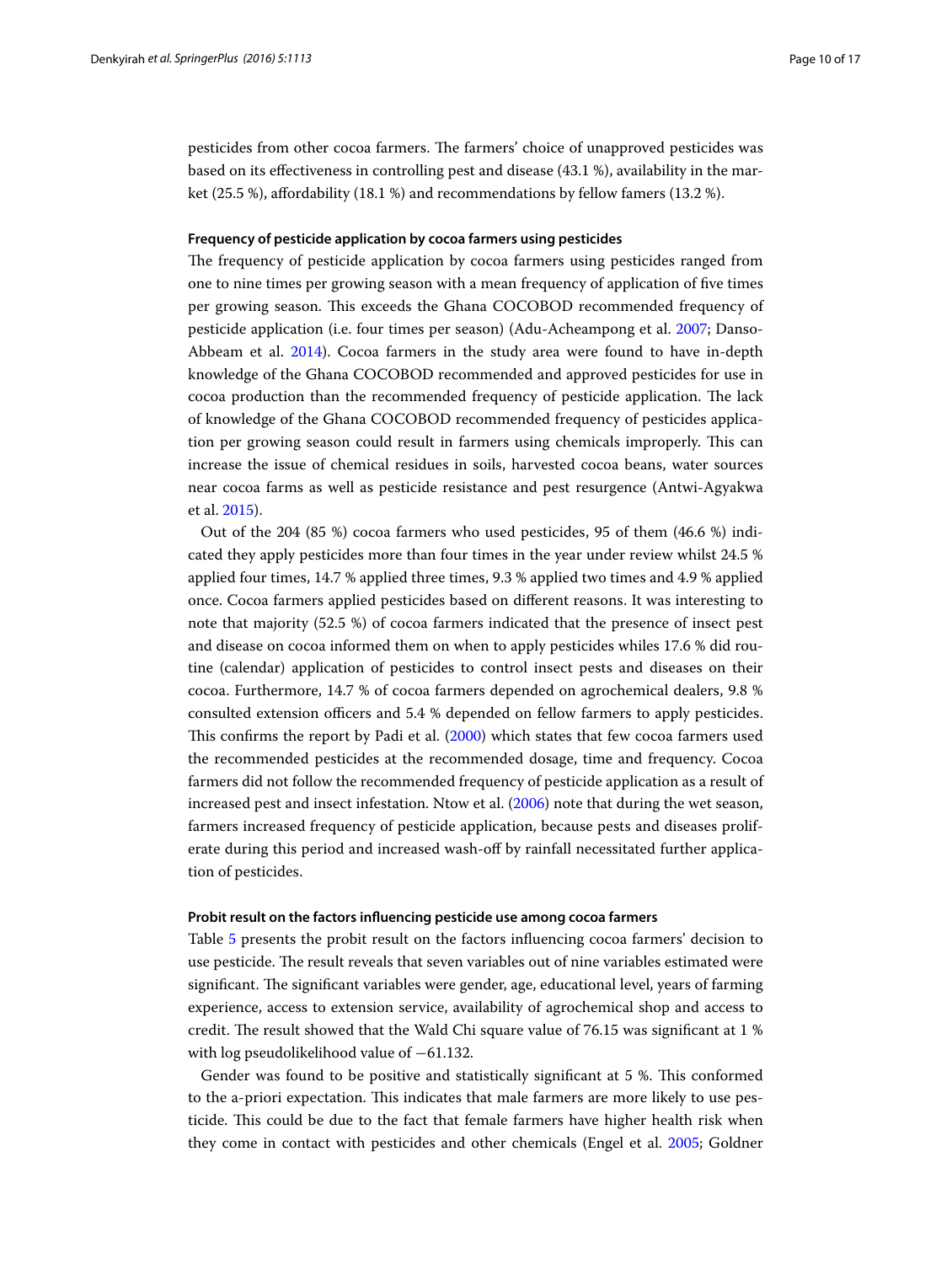| <b>Variables</b>                  | Coefficient | Robust Std. Err. | P value    | Marginal<br>effect |
|-----------------------------------|-------------|------------------|------------|--------------------|
| Gender                            | 0.681       | 0.298            | $0.022**$  | 0.046              |
| Age                               | $-0.097$    | 0.022            | $0.000***$ | $-0.004$           |
| Educational level                 | 0.371       | 0.146            | $0.011**$  | 0.014              |
| Farming experience                | 0.115       | 0.016            | $0.000***$ | 0.004              |
| Membership of FBO                 | 0.233       | 0.304            | 0.443      | 0.008              |
| Access to extension               | $-0.824$    | 0.387            | $0.033**$  | $-0.021$           |
| Availability of agrochemical shop | $-0.988$    | 0.300            | $0.001***$ | $-0.061$           |
| Access to credit                  | 0.758       | 0.309            | $0.014**$  | 0.044              |
| Cocoa income                      | 0.497       | 0.340            | 0.144      | 0.019              |
| Constant                          | $-2.551$    | 3.518            | 0.468      |                    |
| Diagnostic statistic              |             |                  |            | Value              |
| Log pseudo likelihood             |             |                  |            | $-61.132$          |
| Wald chi <sup>2</sup>             |             |                  |            | 76.15              |
| Prob > chi <sup>2</sup>           |             |                  |            | 0.000              |
| Pseudo $R^2$                      |             |                  |            | 0.397              |

<span id="page-10-0"></span>**Table 5 Probit result on the factors influencing pesticide use among cocoa farmers** *Source***: Author's computation (2015)**

\*\*\* and \*\* represent 1 and 5 % significance level respectively

et al. [2010](#page-15-20)). In the northern part of Ghana, women are advised not to engage in pesticide application. Therefore, male farmers take up the activities of pesticide application. Again, Matlon ([1994](#page-16-20)) and Nkamleu and Adesina ([2000](#page-16-21)) have shown that agricultural technologies are more likely to be adopted by men compared to women.

Age was statistically significant at 1 % and negatively influenced the use of pesticide among cocoa farmers. This did not conform to the a-priori expectation. The result indicates that as the age of a farmer increases by 1 year, the probability that a farmer would use pesticide decreases. The result contradicts the findings of Alavalapati et al. ([1995](#page-15-21)) which assert that young farmers are more likely to adopt new technologies than older farmers. The result could be explained by the fact that older farmers might have experienced possible health effects over the years from the use of pesticides. It is noted that farmers who have experienced health related issues from pesticide use are more concerned about health effects of pesticides than those who have not experienced such problems (Lichtenberg and Zimmerman [1999](#page-16-22); Hashemi et al. [2012](#page-15-28)).

Educational level of a farmer positively influenced pesticide use and was statistically significant at 5 %. This did not conform to the a-priori expectation which indicates that educational level of a farmer negatively influences pesticide use. However, the result on educational level is in line with the findings of Nkamleu and Adesina [\(2000\)](#page-16-21). This could be explained by the fact that other alternative pest control methods or technologies may not be readily available, hence, educated farmers would have no option than to use pesticide. Anang and Amikuzuno ([2015](#page-15-11)) assert that farmers use inputs which are readily available to them, in order to save time and money in search of alternatives.

The result revealed that years of farming experience was statistically significant at 1 % and had a positive relationship with pesticide usage. This means that a year increase in farming experience increase the probability of pesticide use by a farmer. It was expected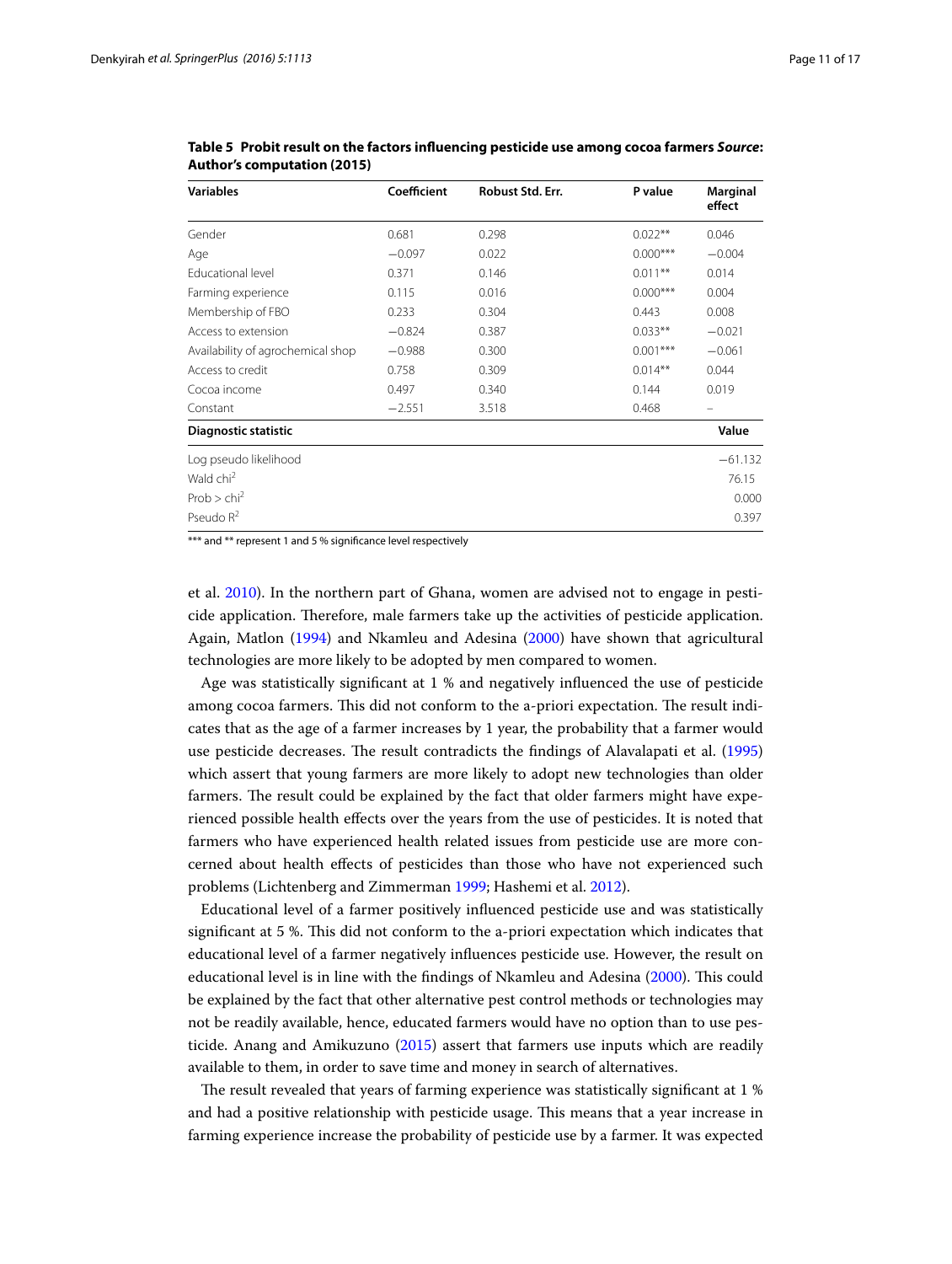that years of farming experience would have a negative influence on pesticide usage since farmers with more years of farming experience are expected to have better skills and access to new information about improved technologies (Yasin et al. [2003;](#page-16-23) Idrisa et al. [2012](#page-15-24)). However, the result revealed otherwise. Again, the result could be due to unavailability of alternative technologies in controlling insect pests, therefore, making farmers to use pesticide. The result is in line with the findings of Idris et al. [\(2013\)](#page-15-29).

Access to extension service was statistically significant at 5 % and negatively influenced pesticide use. This conformed to the a-priori expectation which showed that access to extension service decrease the probability to use pesticide. The result is in line with the findings of Anang and Amikuzuno ([2015](#page-15-11)) which assert that access to extension service influence farmers to less likely adopt pesticides to control pest and disease on their farms. This is because extension agents may introduce new technologies other than pesticides to farmers. Therefore extension service could be used as an effective tool for reducing pesticide use among farmers.

Availability of agrochemical shop decreases the probability of a farmer to use pesticide. This did not conform to the a-priori expectation which indicates that the use of pesticide by farmers is positively influenced by availability of agrochemical shop. Availability of agrochemical shop was negative and statistically significant at 1 %. The result is surprising because it was expected that availability of chemical shop will positively influence cocoa farmers' use of pesticides (Anang and Amikuzuno [2015](#page-15-11)). However, the result could be due to the fact that although agrochemical shops may be available to cocoa farmers, the cost of pesticides does not warrant them to use pesticides. Idris et al. ([2013](#page-15-29)) and Adejumo et al. ([2014\)](#page-14-1) revealed that cost of pesticides reduce pesticide use among farmers.

Access to credit was statistically significant at 5 % and had a positive relationship with pesticide use. This means that a farmer's access to credit increases the probability of a farmer to use pesticide. The result was at par with the a-priori expectation and could be explained by the fact that farmers may tend to afford and purchase more pesticide when they have access to credit. This is because they would be able to purchase the chemicals regardless of the cost (Abu et al. [2011\)](#page-14-3).

#### **Tobit result on the factors influencing frequency of pesticide application**

Table [6](#page-12-0) presents the Tobit regression result on the factors influencing frequency of pesticide application. The Tobit model was significant at 1 % level with log pseudolikelihood value of −398.647. The significant factors which influenced frequency of pesticide application are years of farming experience, educational level of a farmer, access to credit, access to extension service, membership of farmer based organisation and cocoa income.

Years of farming experience was statistically significant at 1 % and had a negative relationship with frequency of pesticide application. This conformed to the a-priori expectation which shows that years of farming experience negatively influenced frequency of pesticide application. This means that as farming experience increase by one year, the frequency of pesticide application by a farmer reduces. Although years of farming experience positively influence use of pesticide among farmers, it reduced the frequency of pesticide application. This means that even though farmers purchase pesticide for use, they do not apply the pesticide indiscriminately or above the recommended frequency of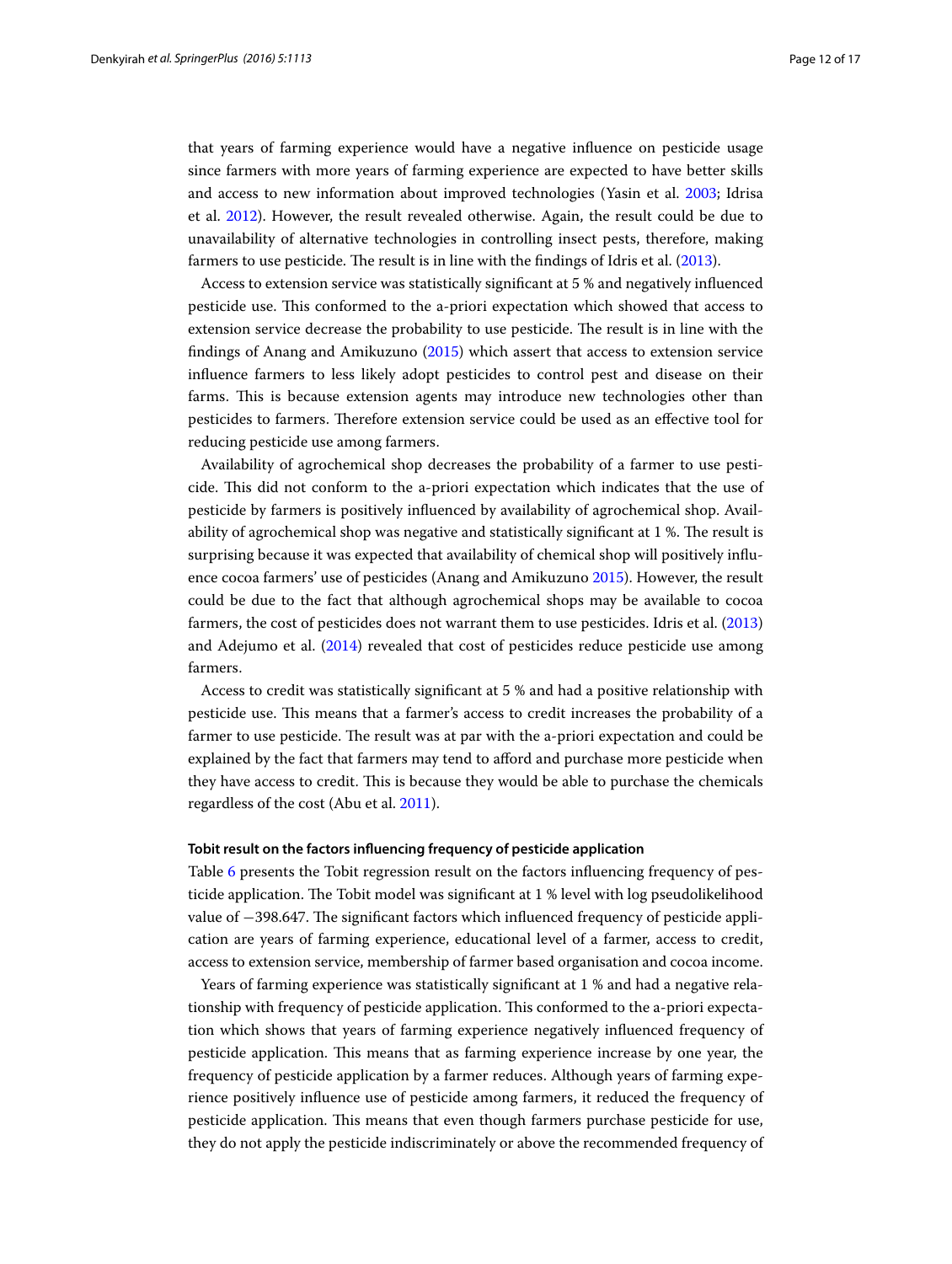| <b>Variables</b>                  | Coefficient | Robust Std. Err. | P value    |
|-----------------------------------|-------------|------------------|------------|
| Gender                            | 0.458       | 0.605            | 0.450      |
| Age                               | 0.007       | 0.020            | 0.746      |
| <b>Educational level</b>          | 0.661       | 0.169            | $0.000***$ |
| Farming experience                | $-0.050$    | 0.012            | $0.000***$ |
| Membership of FBO                 | $-0.657$    | 0.277            | $0.019**$  |
| Access to extension service       | $-2.233$    | 0.301            | $0.000***$ |
| Availability of Agrochemical shop | $-0.457$    | 0.305            | 0.136      |
| Access to credit                  | $-0.867$    | 0.430            | $0.045**$  |
| Cocoa income                      | $-1.093$    | 0.322            | $0.001***$ |
| Constant                          | 14.880      | 3.935            | 0.000      |
| <b>Diagnostic statistic</b>       |             |                  | Value      |
| Log pseudolikelihood              |             |                  | $-398.647$ |
| $Prob$ > $F$                      |             |                  | 0.000      |
| Pseudo $R^2$                      |             |                  | 0.297      |

<span id="page-12-0"></span>**Table 6 Tobit result on the frequency of pesticide application** *Source***: Author's computation (2015)**

\*\*\* and \*\* represent 1 and 5 % significance level respectively

pesticide application as this is likely to cause health and environmental hazards. According to Lichtenberg and Zimmerman [\(1999](#page-16-22)) and Hashemi et al. [\(2012](#page-15-28)), farmers who have experienced health problems from pesticide use are more concerned about health effects of pesticides.

Educational level of a farmer was statistically significant at 1 % and had a positive relationship with frequency of pesticide application. This did not follow the a-priori expectation which indicates that educational level of farmers would negatively influence frequency of pesticide application. The result is surprising but could be as a result of proliferation of insect pest and diseases on their cocoa farms. Ntow et al. [\(2006\)](#page-16-7) revealed that farmers increased frequency of pesticide application because of proliferation of insect pests and diseases.

Membership of farmer based organisation was statistically significant at 5 % and negatively influenced frequency of pesticide application. This conformed to the a-priori expectation which indicates that FBOs negatively influenced frequency of pesticide application. The result means that farmers are becoming increasingly aware of insect pests thresholds as a result of being members of farmer based organizations. This indicates that farmer based organizations are reliable source of information to farmers.

Access to extension service was statistically significant at 1 % and negatively influenced frequency of pesticide application. This conformed to the a-priori expectation which indicates that access to extension service negatively influenced frequency of pesticide application. This means that as a farmer gains access to extension service, the frequency of pesticide application decreases. Hashemi et al. ([2009](#page-15-30)) revealed that extension service is an effective method to promote rational use of pesticide.

There was a negative relationship between access to credit and frequency of pesticide application and this was statistically significant at 5 %. It was expected that access to credit would positively influence frequency of pesticide application, since cocoa farmers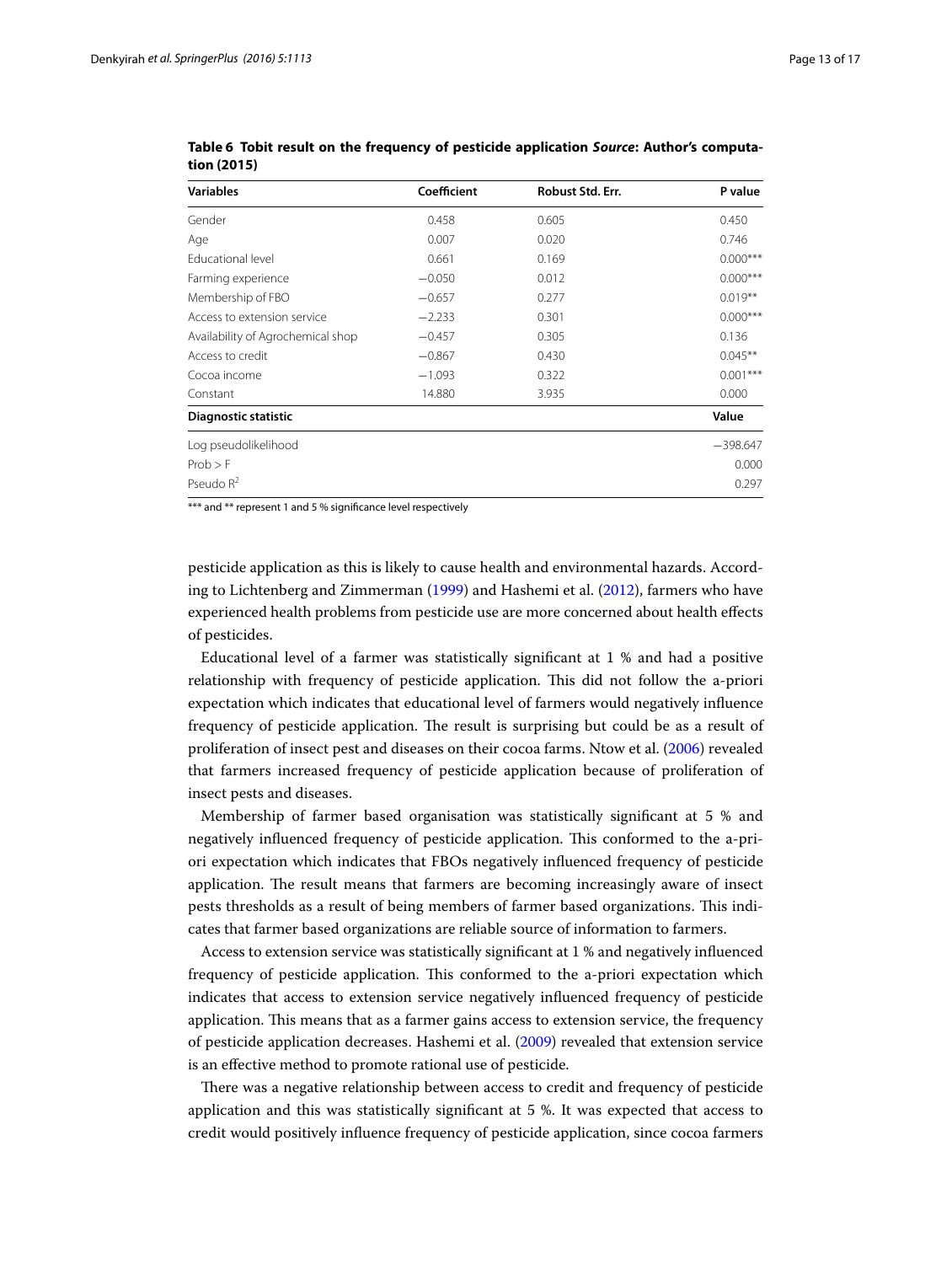would have more purchasing power from the credit they obtain. However, the result revealed otherwise. This could be explained by the fact that although credit helps farmers to purchase more pesticides regardless of the price, they follow the recommended frequency of pesticide application, and hence, reduce the frequency of application or do not apply pesticide above the recommended frequency of application. This result contradicts the findings of Kebede et al. ([1990\)](#page-15-31) and Adesina [\(1996\)](#page-14-6).

Cocoa income had a negative influence on frequency of pesticide application and was statistically significant at 1 %. This means that as a farmer's income from sale of cocoa increases, the frequency of pesticide application reduces. The result is surprising, since it was expected that cocoa income would increase frequency of pesticide application. This contradicts the findings of Khan et al. ([2015](#page-16-24)). The result indicates that cocoa farmers do not increase pesticide application as a result of higher income from sale of cocoa.

## **Conclusion**

Majority of cocoa farmers used pesticides (both approved and unapproved by Ghana COCOBOD) to control cocoa insect pests and diseases in the study area. Cocoa farmers' decision to use pesticides in cocoa production was influenced by gender of a farmer, age of a farmer, educational level of a farmer, years of farming experience, access to extension service, availability of agrochemical shop and access to credit. In addition, the significant variables which influenced frequency of pesticide application were years of farming experience, educational level of a farmer, access to credit, access to extension service, membership of farmer based organisation and cocoa income.

## **Recommendations**

The Ghana COCOBOD should make approved and recommended pesticides readily available and affordable to cocoa farmers in the study area, since the use of unapproved pesticides was attributed to the unavailability of approved and recommended pesticides in agrochemical shops.

Access to extension service was one key factor which was found to reduce pesticide use and frequency of application among cocoa farmers in the study area. It is therefore recommended that extension service [provided by Ghana COCOBOD and the Ministry of Food and Agriculture (MoFA)] should target younger farmers as well as provide information on alternative pest control methods in order to reduce pesticide use among cocoa farmers. However, government policies such as the CODAPEC programme, also known as "cocoa mass spraying" exercise, which seeks to promote the use of pesticides among cocoa farmers should target male farmers and also provide subsidies on pesticides, as well as ensure cocoa farmers have access to flexible and affordable credit schemes. Again, extension service/agents should target cocoa farmers with less years of farming experience and encourage cocoa farmers to join farmer based organisations in order to decrease frequency of pesticide application.

Finally, since cocoa farmers' use of pesticides and frequency of application was influenced by sources [agrochemical dealers, fellow farmers, presence of insect pest and disease and routine (calendar) application] other than extension service, the study recommends the intensification of extension education to cocoa farmers in the study area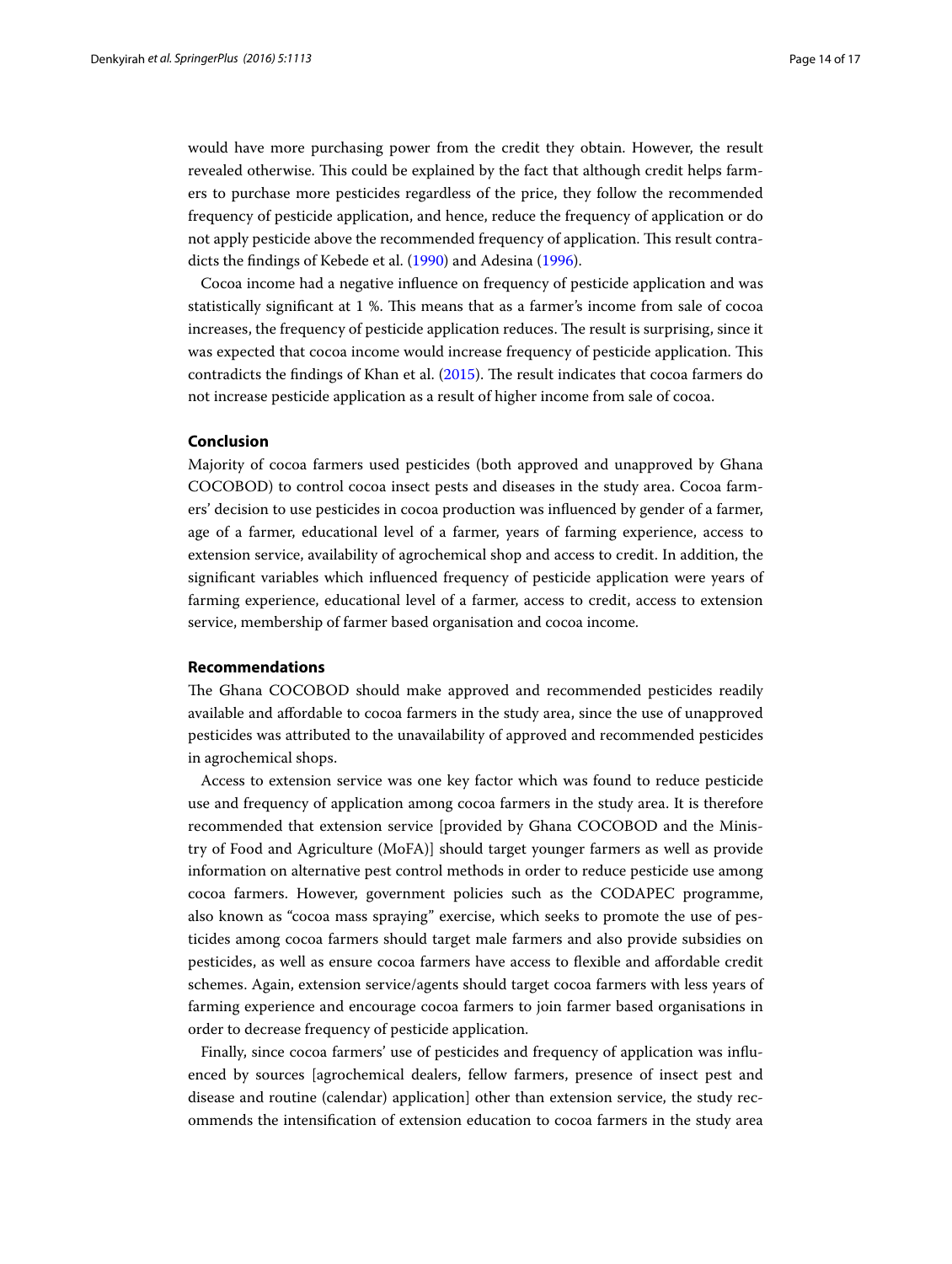on pesticide use practices in order to avoid misuse and the risk factors associated with indiscriminate use of pesticide.

## **Limitations of the study**

The study had the following limitations: (1) it was difficult obtaining the list of cocoa farmers in the study area, which made it difficult to know the total number of cocoa farmers to be sampled. (2) Since the Berekum Municipality is one of the major cocoa producing areas in Ghana, a higher number of cocoa farmers could have been sampled. However, due to financial constraint in undertaking the research, only 240 cocoa farmers were sampled for the study.

## **Suggestion(s) for further research**

Further research could focus on how access to credit affect pesticide use via adoption of IPM.

#### **Abbreviations**

GDP: gross domestic product; IPM: integrated pest management; IPNS: integrated plant nutrition systems; COCOBOD: Ghana Cocoa Board; FBO: farmer based organization; ICM: integrated crop management; DDT: dichlorodiphenyltrichloroethane; JHS: junior high school; SHS: senior high school.

#### **Authors' contributions**

EKD and EDO designed the study and wrote the protocol, EDO, AO and EKD collected data, EKD and DTA analyzed the data, EKD, EDO and DTA, drafted the manuscript, AAA, AO and EKD reviewed and contributed to the writing of manuscript. All authors read and approved the final manuscript.

#### **Author details**

<sup>1</sup> Department of Agricultural Economics and Agribusiness, University of Ghana, P. O. Box LG 68, Legon, Accra, Ghana.<br><sup>2</sup> Institute for Environment and Sanitation Studies (IESS), University of Ghana, P. O. Box 209, Legon, ment of Crop Science, University of Ghana, P. O. Box LG 44, Legon, Accra, Ghana. 4 Department of Agricultural Economics and Rural Development, University of Gottingen, Platz der Göttinger Sieben 5, 37073 Göttingen, Germany.

#### **Acknowledgements**

We wish to thank all cocoa farmers in the Berekum Municipality of Ghana for participating in the survey.

#### **Competing interests**

The authors declare that they have no competing interests.

#### **Ethics, consent and permissions**

All participants agreed to participate in the research study by signing informed consent forms.

Received: 1 February 2016 Accepted: 6 July 2016 Published online: 19 July 2016

#### **References**

- <span id="page-14-3"></span>Abu GA, Taangahar TE, Ekpebu ID (2011) Proximate determinants of farmers WTP (willingness to pay) for soil management information service in Benue State, Nigeria. Afr J Agric Res 6(17):4057–4064. doi:[10.5897/AJAR11.326](http://dx.doi.org/10.5897/AJAR11.326)
- <span id="page-14-1"></span>Adejumo OA, Ojoko EA, Yusuf SA (2014) Factors influencing choice of pesticides used by grain farmers in Southwest Nigeria. J Biol Agric Healthc 4(28):31–38
- <span id="page-14-0"></span>Adeogun SO, Agbongiarhuoyi AE (2009) Assessment of cocoa farmers chemical usage pattern in pest and disease management in Ondo State. J Innov Dev Strategy 3(2):27–34
- <span id="page-14-6"></span>Adesina AA (1996) Factors affecting the adoption of fertilizers by rice farmers in Cote d'Ivoire. Nutr Cycl Agroecosyst 46:29–39
- <span id="page-14-4"></span>Adjinah KO, Opoku IY (2010) The national cocoa diseases and pests control (CODAPEC): achievements and challenges. Ghana Cocoa Board. [www.cocobod.gh/upload\\_images/news/65\\_news.doc](http://www.cocobod.gh/upload_images/news/65_news.doc). Accessed on 15 Nov 2015
- <span id="page-14-2"></span>Adu-Acheampong R, Padi B, Ackonor JB, Adu-Ampomah Y, Opoku IY (2007) Field performance of some local and international clones of cocoa against infestation by mirids. In: Eskes AB, Efron Y (eds) Global approaches to cocoa germplasm utilization and conservation. A final report of the CFC/ICCO/IPGRI Project on cocoa germplasm utilization and conservation: a global approach, 1998–2004, pp 187–188
- <span id="page-14-5"></span>Afrane G, Ntiamoah A (2011) Use of pesticides in the cocoa industry and their impact on the environment and the food chain. In Stoytcheva DM (ed) Pesticides in the modern world-risks and benefits. InTech,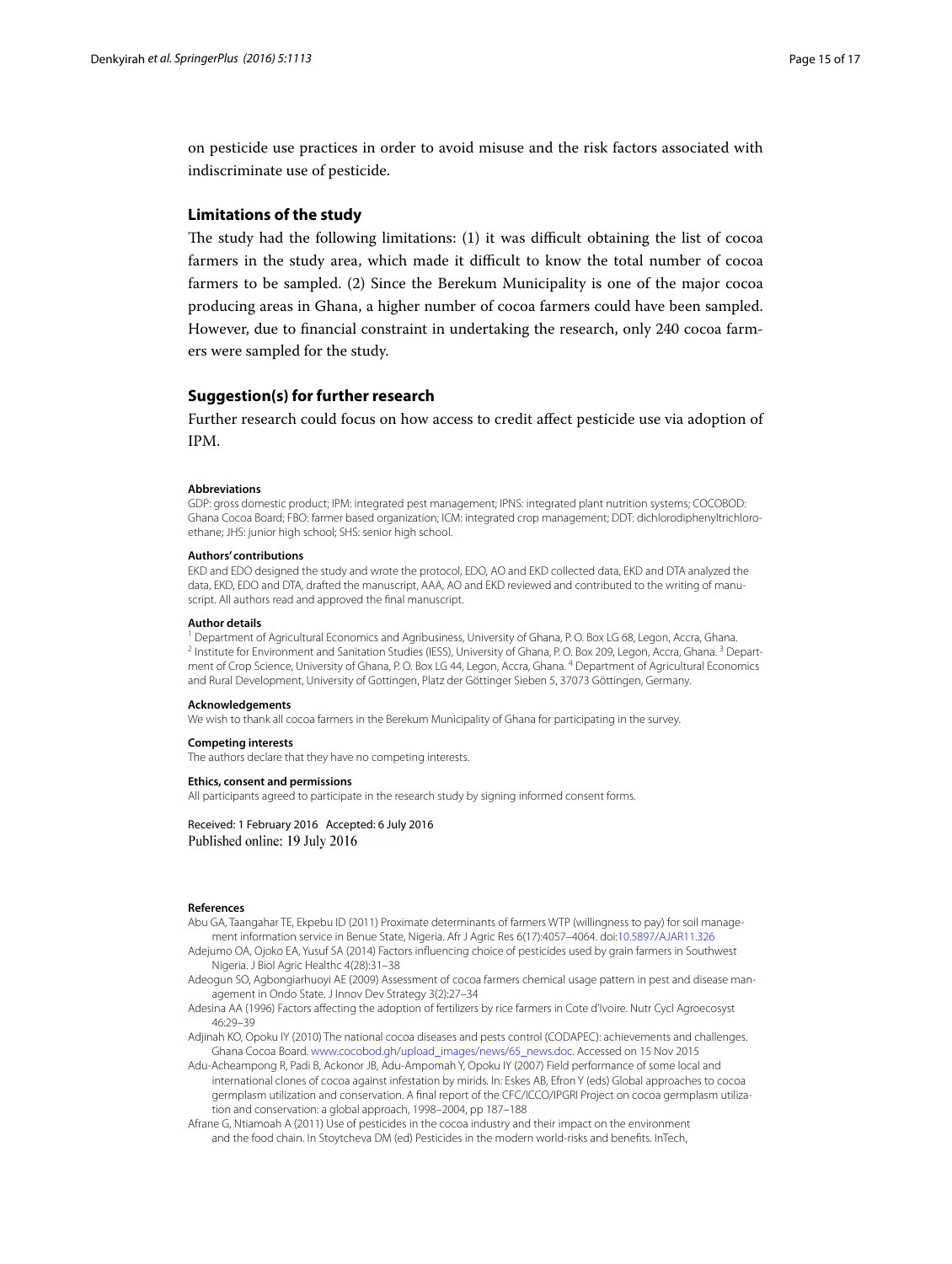pp 51–68. [http://www.intechopen.com/books/pesticides-in-the-modern-world-risks-and-benefits/](http://www.intechopen.com/books/pesticides-in-the-modern-world-risks-and-benefits/use-of-pesticides-in-thecocoa-industry-and-their-impact-on-the-environment-and-the-food-chain) [use-of-pesticides-in-thecocoa-industry-and-their-impact-on-the-environment-and-the-food-chain](http://www.intechopen.com/books/pesticides-in-the-modern-world-risks-and-benefits/use-of-pesticides-in-thecocoa-industry-and-their-impact-on-the-environment-and-the-food-chain)

<span id="page-15-21"></span>Alavalapati JRR, Luckert MK, Gill DS (1995) Adoption of agroforestry practices: a case study from Andhra Pradesh, India.

- Agrofor Syst 32:1–14 Anang BT (2011) Market structure and competition in the Ghanaian Cocoa Sector after partial liberalization. Curr Res J
- <span id="page-15-5"></span>Soc Sci 3(6):465–470
- <span id="page-15-11"></span>Anang BT, Amikuzuno J (2015) Factors influencing pesticide use in smallholder rice production in Northern Ghana. Agric For Fish 4(2):77–82
- <span id="page-15-3"></span>Anim-Kwapong GJ, Frimpong EB (2004) Vulnerability and adaptation assessment under the Netherlands Climate Change Studies Assistance Programme Phase 2 (NCCSAP2): vulnerability of agriculture to climate change-impact of climate on cocoa production, vol. 2. Cocoa Research Institute of Ghana
- <span id="page-15-6"></span>Antle JM, Pingali PL (1994) Pesticides, productivity and farmer health: a Philippine case study. Am J Agric Econ 76:418–430
- <span id="page-15-13"></span>Antwi-Agyakwa AK, Osekre EA, Adu-Acheampong R, Ninsin KD (2015) Insecticide use practices in cocoa production in four regions in Ghana. West Afr J Appl Ecol 23(1):39–48
- <span id="page-15-2"></span>Appiah MR (2004) Impact of cocoa research innovations on poverty alleviation in Ghana. Academy of Arts and Science Publishers, Ghana
- <span id="page-15-17"></span>Asante BO, Afari-Sefa V, Sarpong DB (2011) Determinants of small-scale farmers' decision to join farmer based organizations in Ghana. Afr J Agric Res 6(10):2273–2279. doi[:10.5897/AJAR10.979](http://dx.doi.org/10.5897/AJAR10.979)
- <span id="page-15-8"></span>Atu OL (1990) Pesticide usage by Imo state farmers in 1983 and 1988. Niger J plant Prot 13:66–71
- <span id="page-15-12"></span>Avicor SW, Owusu EO, Eziah VY (2011) Farmers' perception on insect pests control and insecticide usage pattern in selected areas of Ghana. New York Sci J 4(11):23–29. <http://www.sciencepub.net/newyork>
- <span id="page-15-4"></span>Ayenor GK, Huis AV, Obeng-Ofori D, Padi B, Röling NG (2007) Facilitating the use of alternative capsid control methods towards sustainable production of organic cocoa in Ghana. Int J Trop Insect Sci 27(02):85–94. doi[:10.1017/](http://dx.doi.org/10.1017/S1742758407780840) [S1742758407780840](http://dx.doi.org/10.1017/S1742758407780840)
- <span id="page-15-25"></span>Bammeke TOA (2003) Accessibility and utilization of agricultural information in the economic empowerment of women farmers in South Western Nigeria. University of Ibadan
- <span id="page-15-16"></span><span id="page-15-14"></span>Berekum Municipal Assembly (BMA) (2013) 2010–2013 medium-term development plan. Brong Ahafo Region, Ghana Bryan E, Deressa TT, Gbetibouo GA, Ringler C (2009) Adaptation to climate change in Ethiopia and South Africa: options and constraints. Environ Sci Policy 12:413–426
- <span id="page-15-23"></span>Caleb D, Ramatu A (2013) Factors influencing participation in rice development projects: the case of smallholder rice farmers in Northern Ghana. Int J Dev Econ Sustain 1(2):13–27
- <span id="page-15-9"></span>Cocco P, Satta G, Dubois S, Pilleri M, Zucca M, Mannetje AM, Becker N, Benavente Y, Sanjose SD, Foretova L, Staines A, Maynadie M, Nieters A, Brennan P, Miligi L, Ennas MG, Boffetta P (2013) Lymphoma risk and occupational exposure to pesticides: results of the Epilymph study. Occup Environ Med 70:91–98. doi:[10.1136/oemed-2011-100382.110](http://dx.doi.org/10.1136/oemed-2011-100382.110)
- <span id="page-15-1"></span>Danso-Abbeam G, Setsoafia ED, Gershon I, Ansah K (2014) Modelling farmers investment in agrochemicals: the experience of smallholder cocoa farmers in Ghana. Res Appl Econ 6(4):1–15. doi[:10.5296/rae.v6i4.5977](http://dx.doi.org/10.5296/rae.v6i4.5977)
- <span id="page-15-22"></span>Enete AA, Igbokwe EM (2009) Cassava market participation decisions of producing households in Africa. Tropicultura 27(3):129–136
- <span id="page-15-19"></span>Engel LS, Hill DA, Hoppin JA, Lubin JH, Lynch CF, Pierce J, Samanic C, Sandler DP, Blair A, Alavanja MC (2005) Pesticide use and breast cancer risk among farmers' wives in the Agricultural Health Study. Am J Epidemiol 161(2):121–135. doi:[10.1093/aje/kwi022](http://dx.doi.org/10.1093/aje/kwi022)
- <span id="page-15-26"></span>Ghana Cocoa Board (COCOBOD) (2014) Cocobod.gh. [https://www.cocobod.gh/news\\_details/id/52/MASS%20](https://www.cocobod.gh/news_details/id/52/MASS%2520COCOA%2520SPRAYING%2520EXERCISE%2520NOT%2520HARMFUL%2520TO%2520POLLINATOR%2520INSECTS) [COCOA%20SPRAYING%20EXERCISE%20NOT%20HARMFUL%20TO%20POLLINATOR%20INSECTS](https://www.cocobod.gh/news_details/id/52/MASS%2520COCOA%2520SPRAYING%2520EXERCISE%2520NOT%2520HARMFUL%2520TO%2520POLLINATOR%2520INSECTS). Retrieved 13 May 2016
- <span id="page-15-27"></span>Ghana News (2013) COCOBOD denies cocoa from Ghana face an imminent ban. Myjoyonline.com. [http://www.myjoyon](http://www.myjoyonline.com/business/2013/October-23rd/cocobod-denies-cocoa-from-ghana-face-an-imminent-ban.php)[line.com/business/2013/October-23rd/cocobod-denies-cocoa-from-ghana-face-an-imminent-ban.php](http://www.myjoyonline.com/business/2013/October-23rd/cocobod-denies-cocoa-from-ghana-face-an-imminent-ban.php). Retrieved 13 May 2016
- <span id="page-15-15"></span>Ghana Statistical Service (GSS) (2014) 2010 population and housing census: district analytical report of Berekum Municipality. Accra: Ghana Statistical Service. [https://www.statsghana.gov.gh/.../2010\\_District\\_Report/.../BEREKUM%20](https://www.statsghana.gov.gh/.../2010_District_Report/.../BEREKUM%20MUNICIPAL.pdf) [MUNICIPAL.pdf](https://www.statsghana.gov.gh/.../2010_District_Report/.../BEREKUM%20MUNICIPAL.pdf). Accessed 17 Jan 2016
- <span id="page-15-10"></span>Gill HK, Garg H (2014) Pesticides: environmental impacts and management strategies. In: Soloneski S (ed) Pesticides-toxic aspects. InTech, pp 188–230. doi:[10.5772/57399](http://dx.doi.org/10.5772/57399)
- <span id="page-15-20"></span>Goldner WS, Sandler DP, Yu F, Hoppin JA, Kamel F, LeVan TD (2010) Pesticide use and thyroid disease among women in the Agricultural Health Study. Am J Epidemiol 171(4):455–464. doi[:10.1093/aje/kwp404](http://dx.doi.org/10.1093/aje/kwp404)

<span id="page-15-30"></span>Hashemi SM, Hosseini SM, Damalas CA (2009) Farmers' competence and training needs on pest management practices: participation in extension workshops. Crop Prot 28(11):934–939

- <span id="page-15-28"></span>Hashemi SM, Rostami R, Hashemi MK, Damalas CA (2012) Pesticide use and risk perceptions among farmers in southwest Iran. Hum Ecol Risk Assess 18(2):456–470
- <span id="page-15-18"></span>Holloway G, Nicholson C, Delgado C, Delgado C, Staal S, Ehui S (2004) A revisited Tobit procedure for mitigating bias in the presence of non-zero censoring with an application to milk-market participation in the Ethiopian highlands. Agric Econ 31(1):97–106. doi[:10.1111/j.1574-0862.2004.tb00224.x](http://dx.doi.org/10.1111/j.1574-0862.2004.tb00224.x)
- <span id="page-15-7"></span>Hou B, Wu L (2010) Safety impact and farmer awareness of pesticide residues. Food Agric Immunol 21:191–200
- <span id="page-15-29"></span>Idris A, Rasaki K, Folake T, Hakeem B (2013) Analysis of pesticide use in cocoa production in Obafemi Owode Local Government Area of Ogun State, Nigeria. J Bio Agric Healthcare 3(6):1–9
- <span id="page-15-24"></span>Idrisa YL, Ogunbameru BO, Madukwe MC (2012) Logit and Tobit analyses of the determinants of likelihood of adoption and extent of adoption of improved soybean seed in Borno State, Nigeria. Greener J Agric Sci 2(2):37–45
- <span id="page-15-0"></span>Institute of Statistical Social and Economic Research (ISSER) (2010) The state of the Ghanaian economy. Institute of Statistical Social and Economic Research (ISSER), University of Ghana, Legon, Ghana, 218 pp
- <span id="page-15-31"></span>Kebede Y, Gunjal K, Con G (1990) Adoption of new technologies in Ethiopian agriculture: the case of Tegulet-Bulga District, Shoa Province. Agric Econ 4(1):27–43